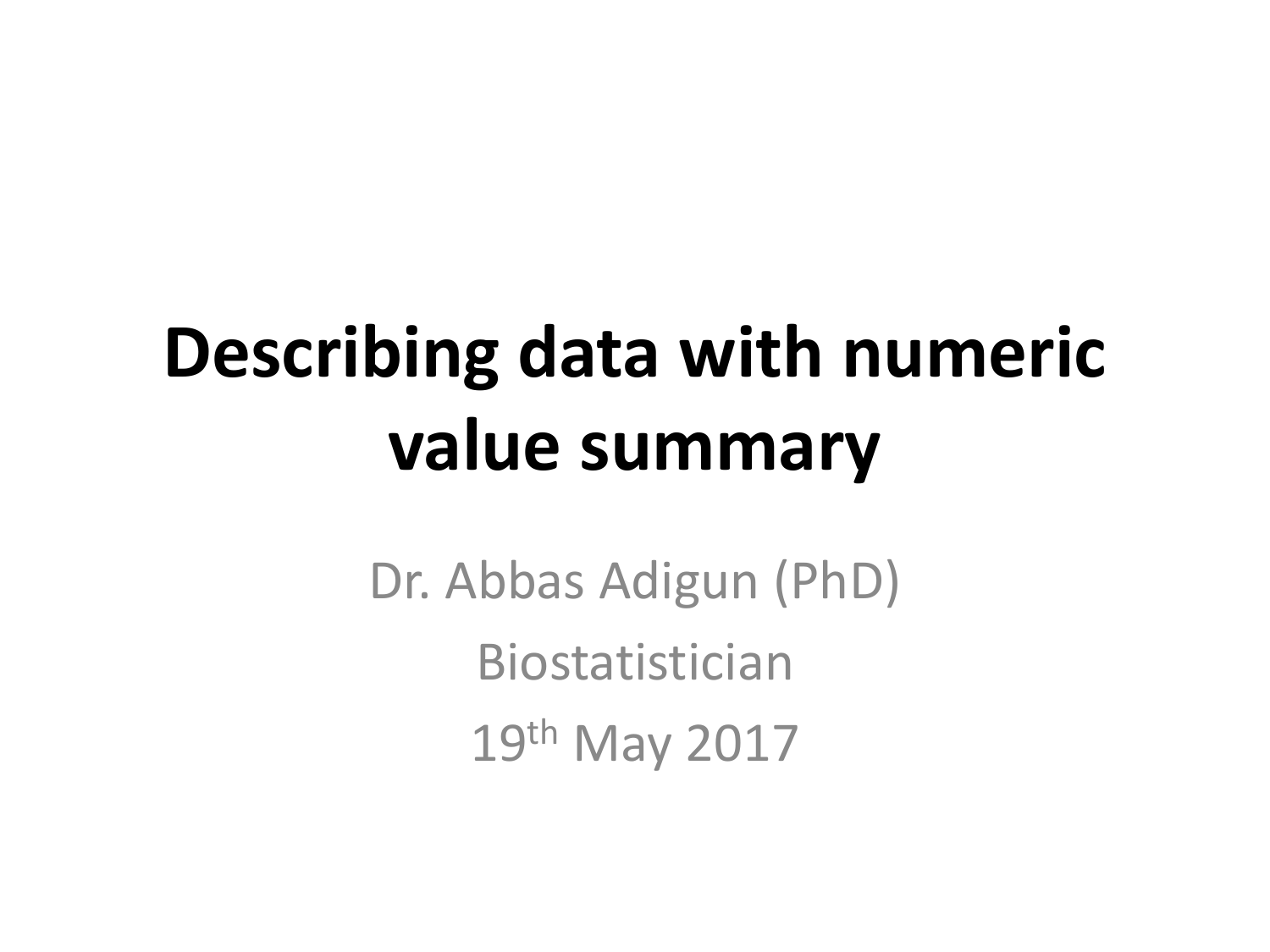# **Describing data with numeric value summary**

## **Summary measures of location**

A summary measure of location is a value around which most of the data values tend to centre or congregate.

We will be discussing three measures of location: the mode; the median; and the mean.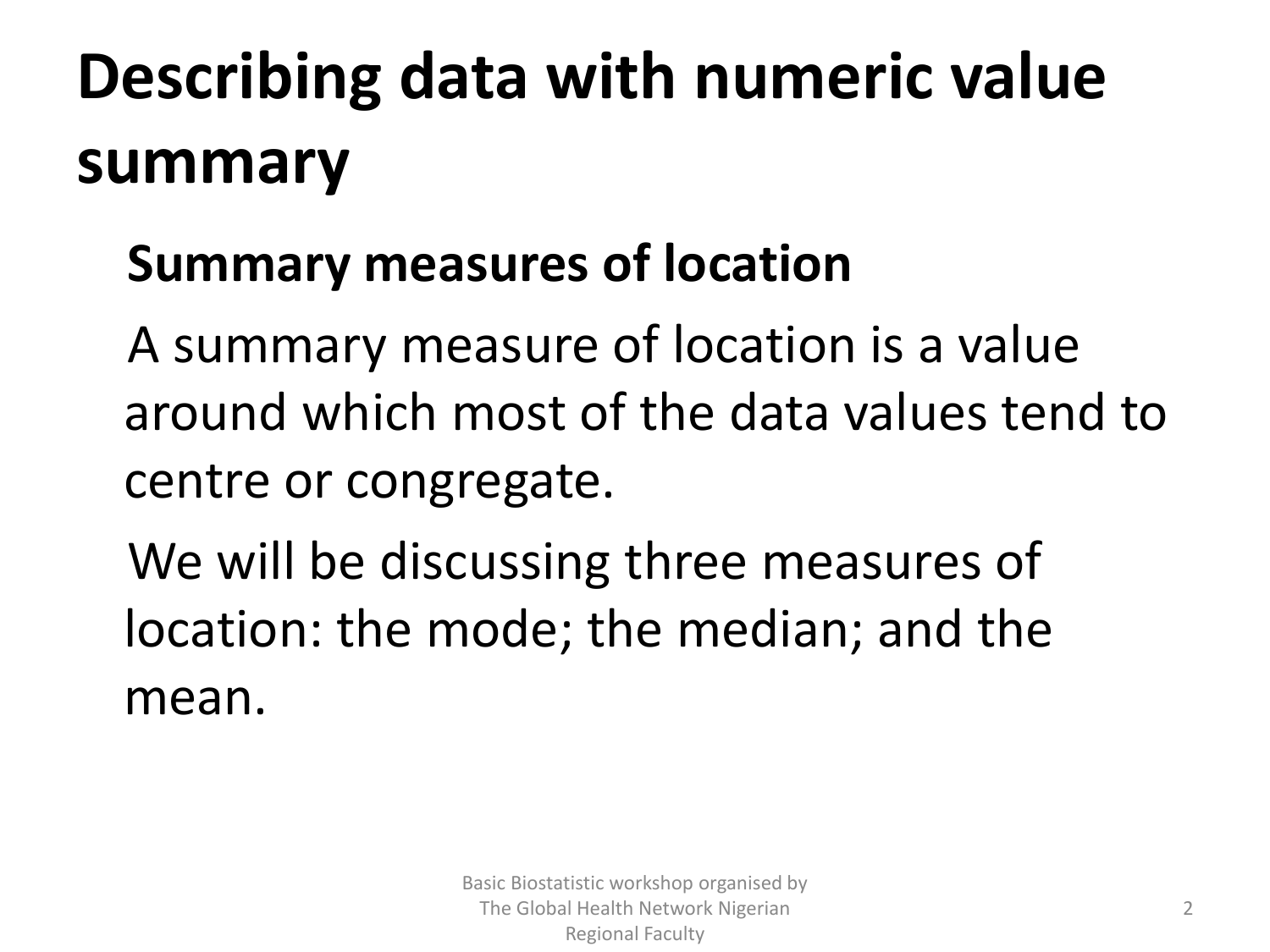# **The mode**

The *mode* is that category or value in the data that has the highest frequency (i.e. occurs the most often). In this sense, the mode is a measure of *commonness* or *typicalness*.

The mode is not particularly useful with metric continuous data where no two values may be the same.

The other shortcoming of this measure is that there may be more than one mode in a set of data.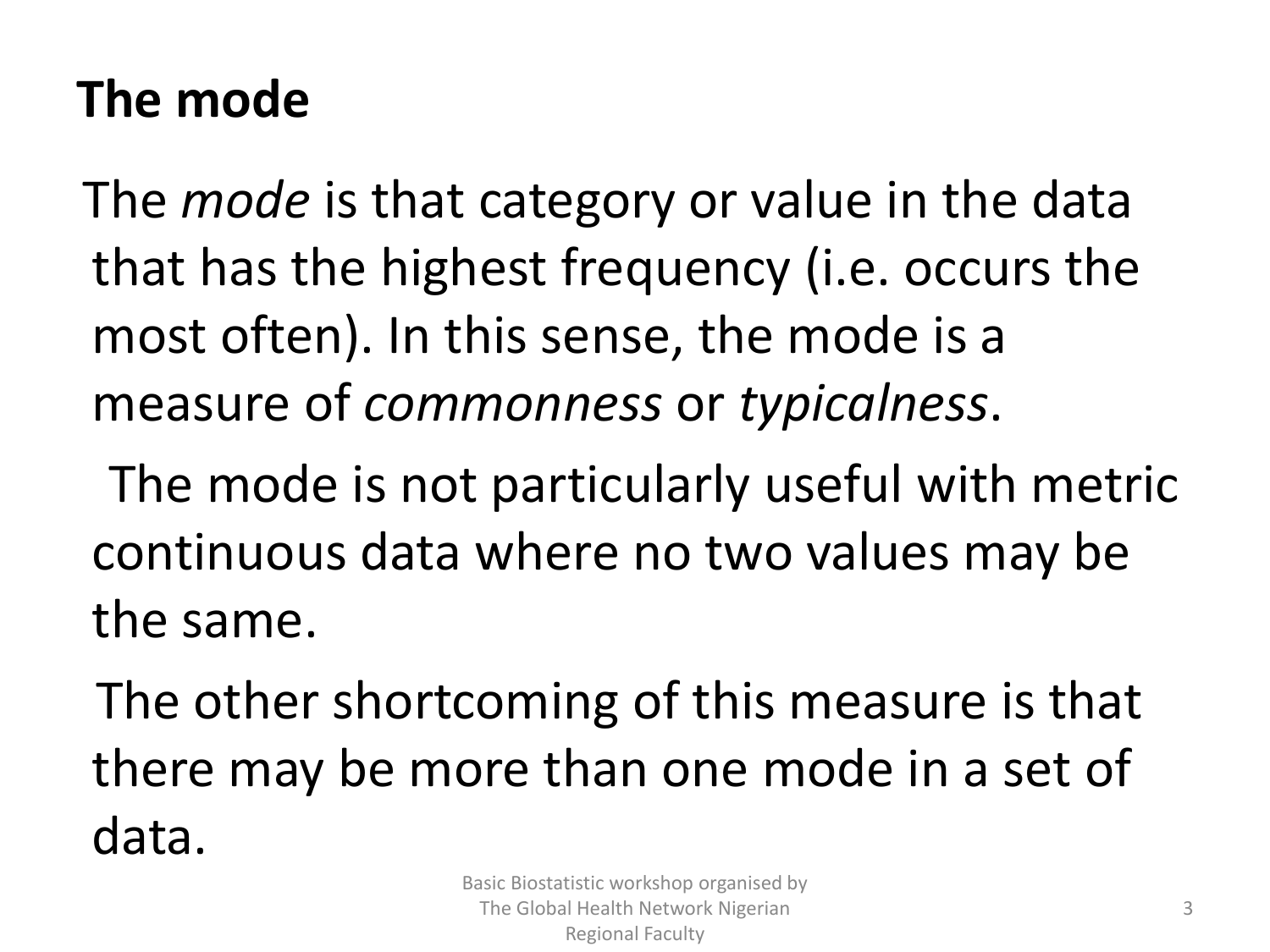# Example

The modal Apgar score in Table 3.1 is 8, this being the category with the highest frequency (of 9 infants), i.e. is the most commonly occurring.

| <b>Apgar score</b> | <b>No of infants</b> |
|--------------------|----------------------|
| 4                  | $\overline{2}$       |
| 5                  | $\overline{3}$       |
| 6                  | 6                    |
| 7                  | 7                    |
| 8                  | 9                    |
|                    |                      |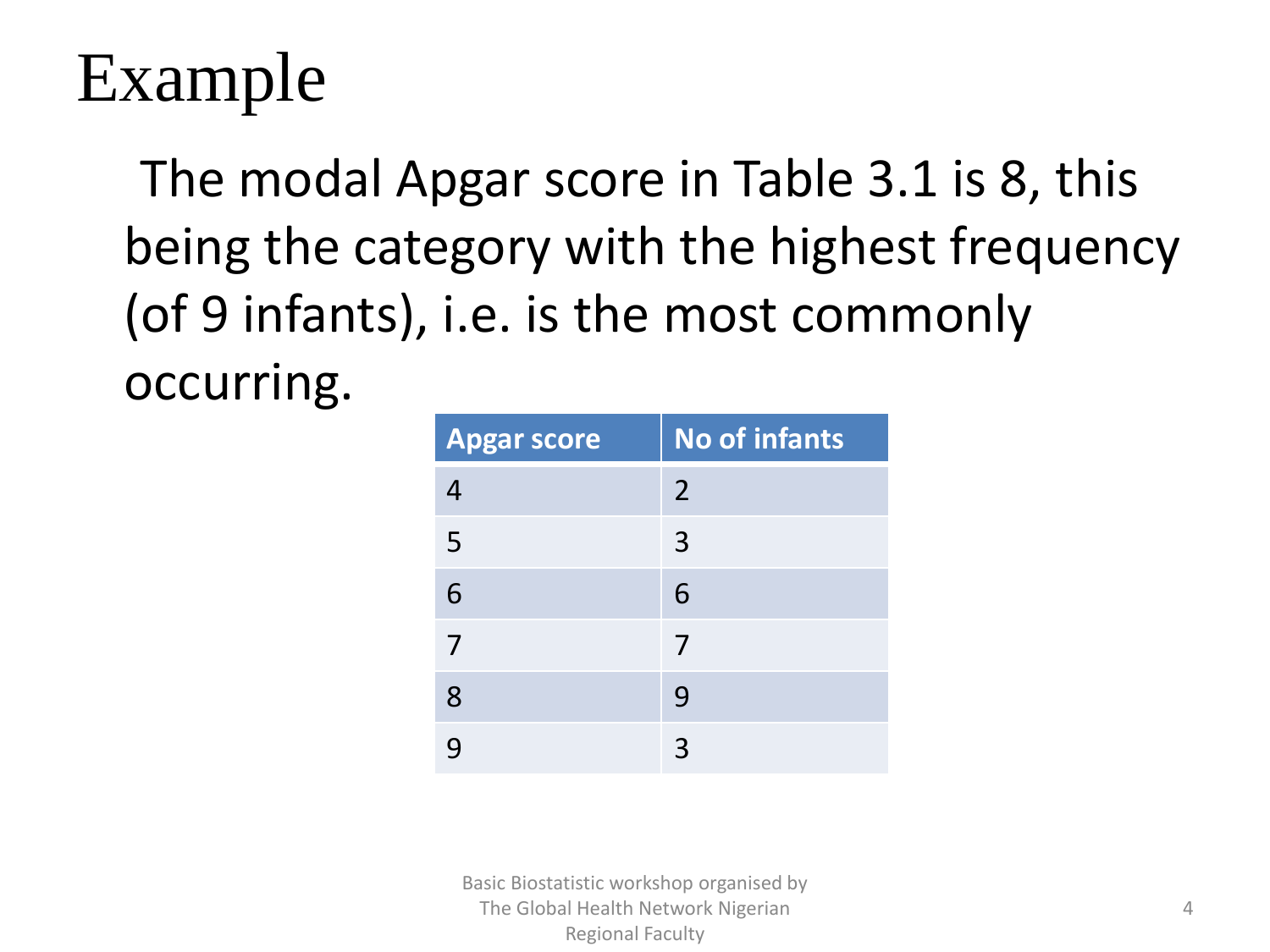Stata command use "C:\Users\ADIGUM\Desktop\abuja\infant.dta", clear tab apgar\_score table apgar\_score

#### **Exercise**

Determine the modal value of parity from the infant data.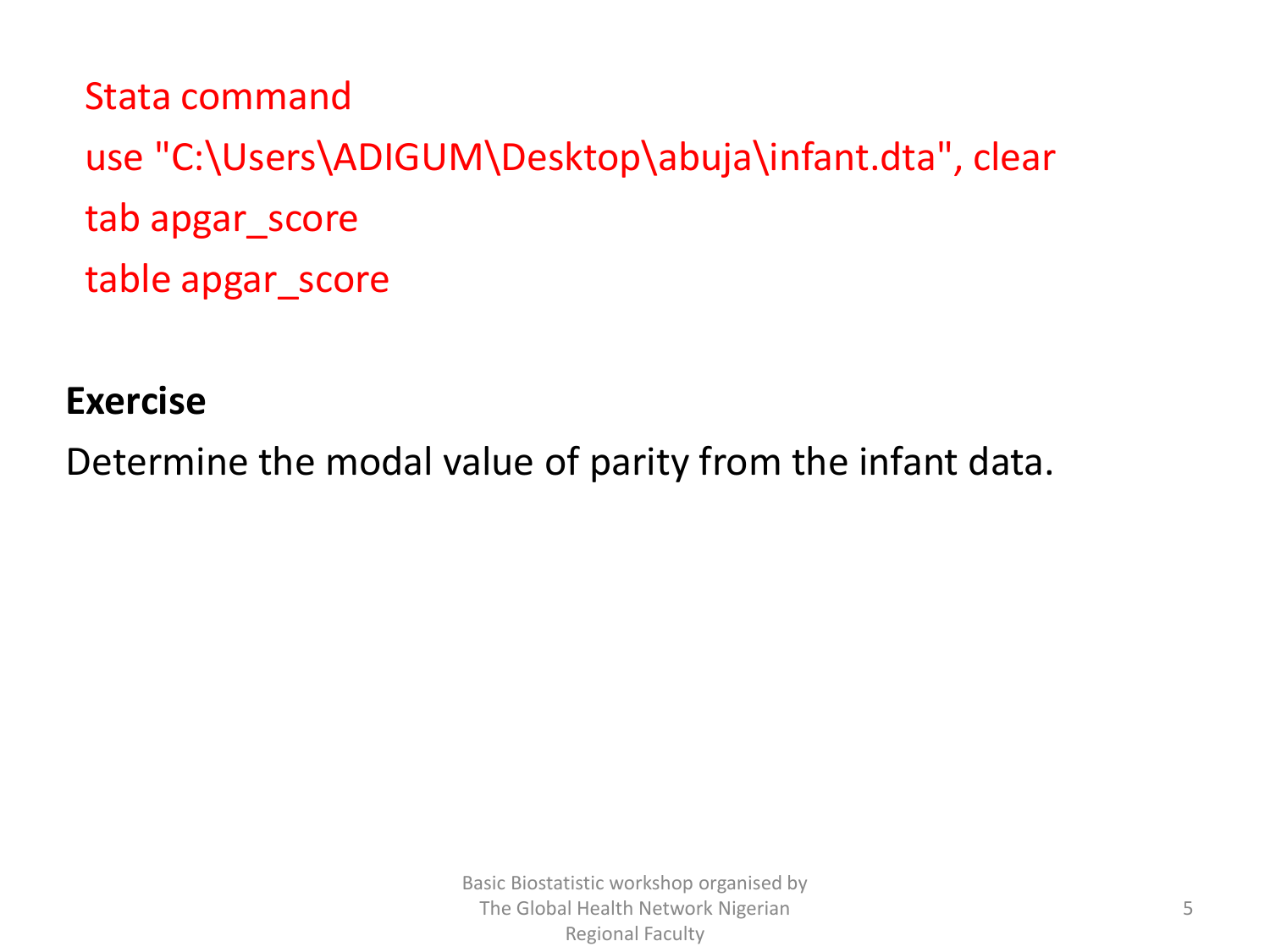# **The Median**

If we arrange the data in ascending order of size, the *median* is the middle value. Thus, half of the values will be equal to or less than the median value, and half equal to or above it. The median is thus a measure of *centralness*.

An advantage of the median is that it is not much affected by skewness in the distribution, or by the presence of outliers.

However, it discards a lot of information, because it ignores most of the values, apart from those in the centre of the distribution.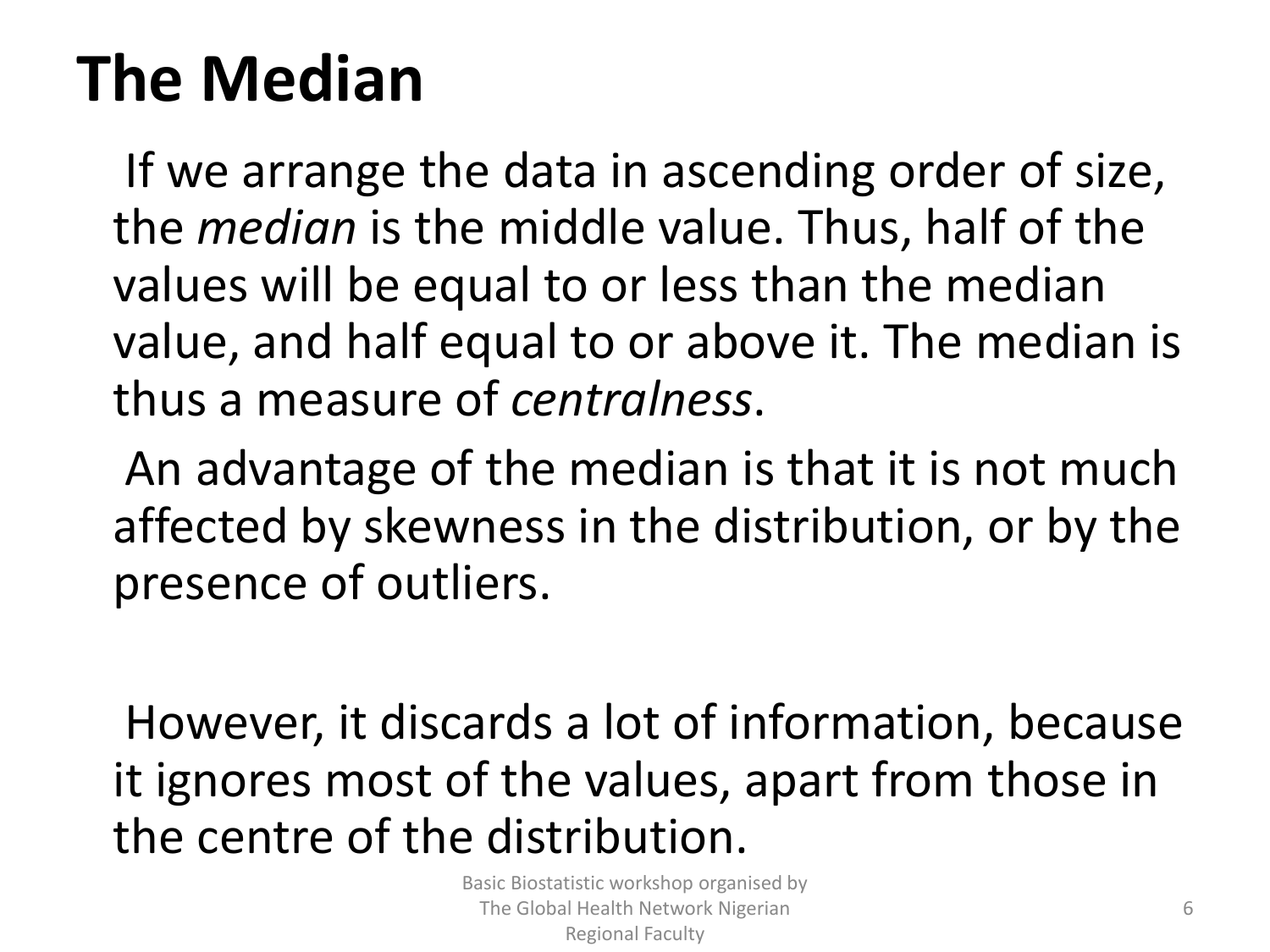## **Example**

Suppose you had the following data on age (in ascending order of years), for five individuals: 30 31 **32** 33 35. The middle value is 32, so the median age for these five people is 32 years.

If you have an *even* number of values, the median is the average of the two values either side of the 'middle'.

There is a quite easy way, of determining the value of the median. If you have *n* values arranged in ascending order, then;

```
Median = \frac{1}{2}(n + 1)<sup>th</sup> value
```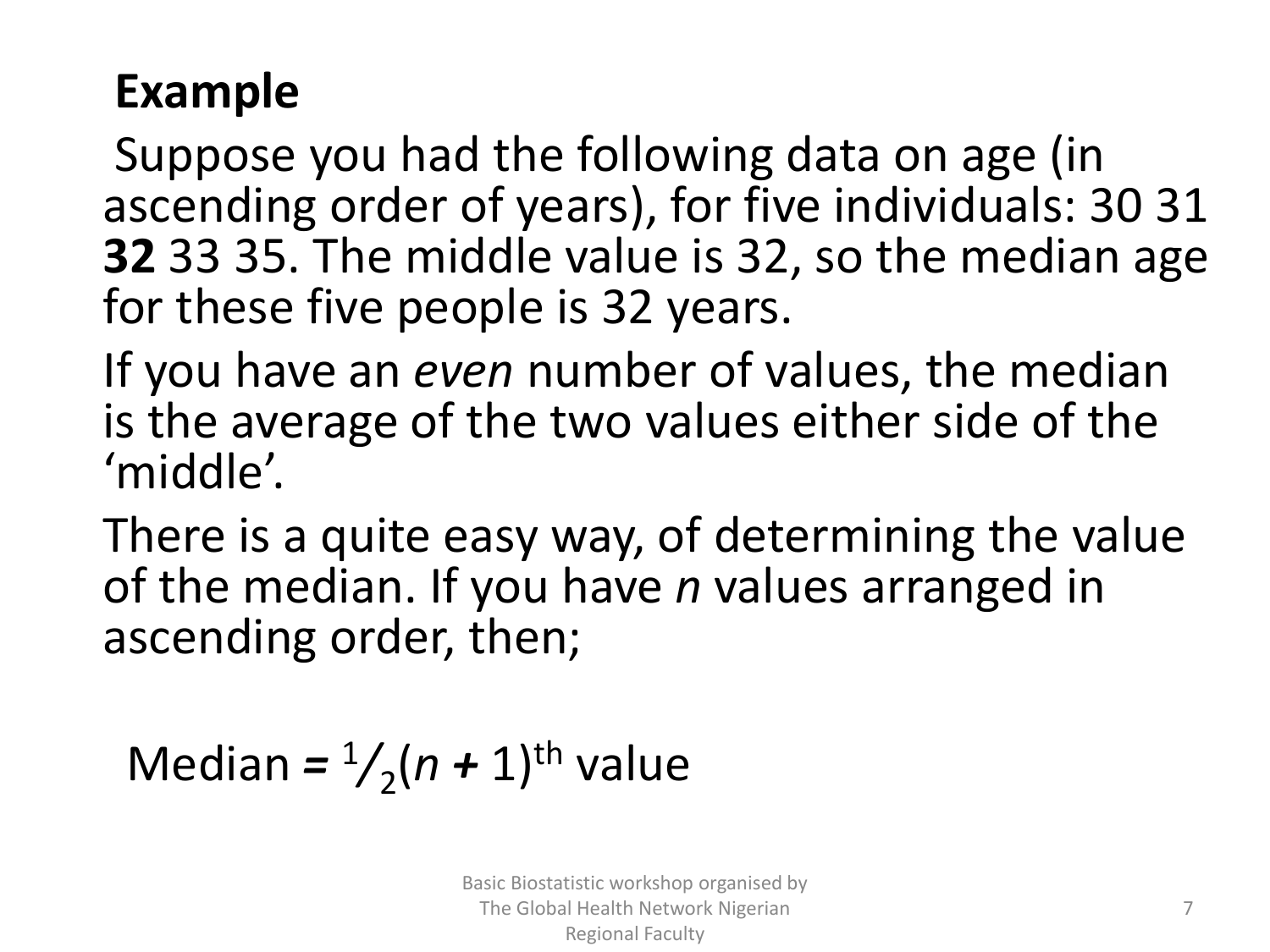So, for instance, if the ages of six people are: 30 31 32 33 35 36, then *n =* 6, therefore:

$$
\frac{1}{2}(n+1) = \frac{1}{2} \times (6+1) = \frac{1}{2} \times 7 = 3.5.
$$

Therefore the median is the 3.5th value. That is, it is the value half way between the 3rd value of 32, and the 4th value of 33, which is 32.5 years.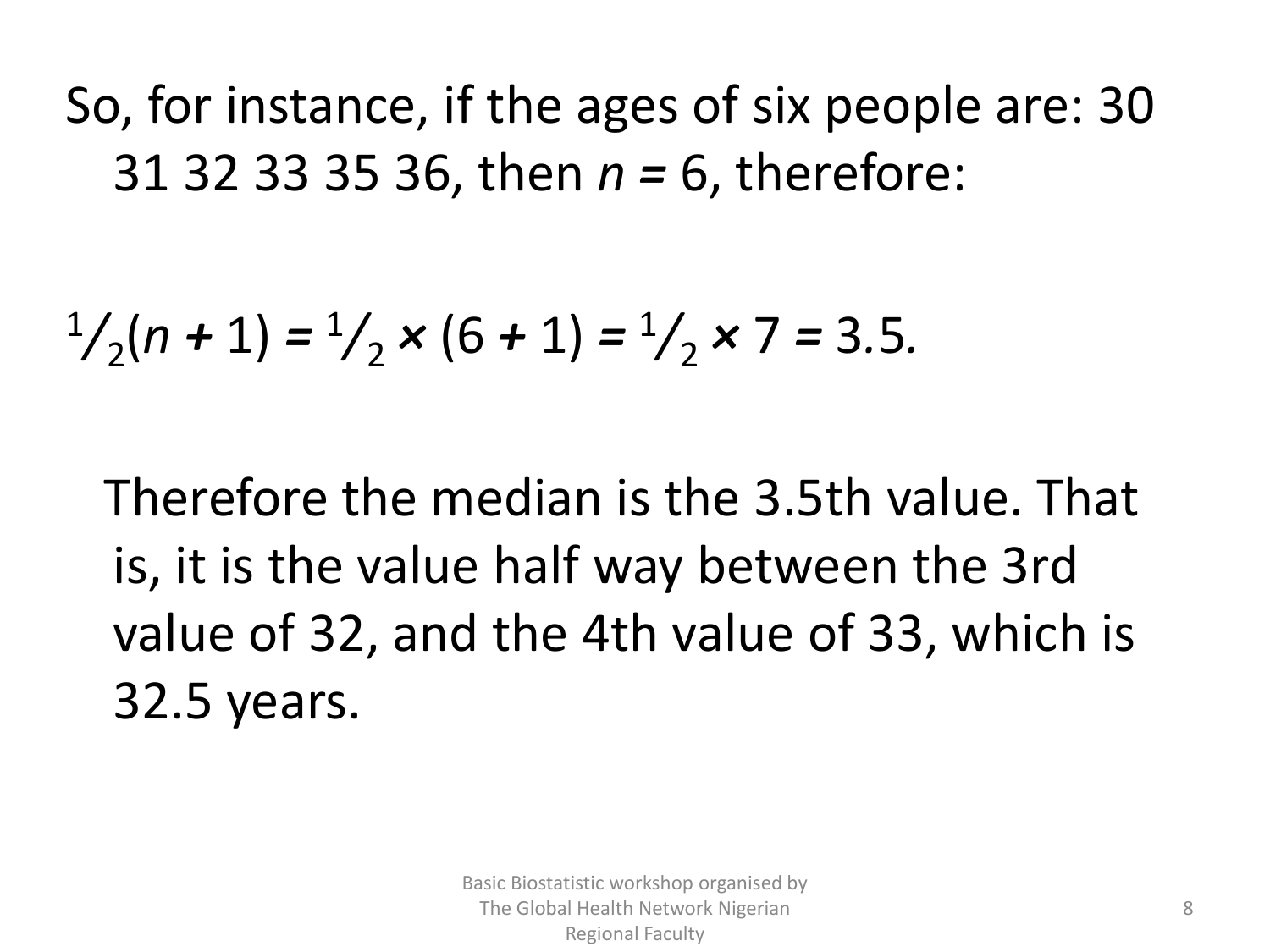Exercise: Determine the median percentage mortality using the information within the table 3.2.

Table 3.2

| ICU         | 1    | $\overline{2}$ | $\overline{3}$ | $\overline{4}$ | 5 <sup>5</sup> | $\sqrt{6}$ | 7 <sup>1</sup> | 8    | 9    | 10   | 11   | 12   | 13   |
|-------------|------|----------------|----------------|----------------|----------------|------------|----------------|------|------|------|------|------|------|
| % mortality | 15.2 | 31.3           | 14.9           | 16.3           | 19.3           | 18.2       | 20.2           | 12.8 | 14.7 | 29.4 | 21.1 | 20.4 | 13.6 |
| ICU         | 14   | 15             | 16             | 17             | 18             | 19         | 20             | 21   | 22   | 23   | 24   | 25   | 26   |
| % mortality | 22.4 | 14.0           | 14.3           | 22.8           | 26.7           | 18.9       | 13.7           | 17.7 | 27.2 | 19.3 | 16.1 | 13.5 | 11.2 |

Median= $\frac{1}{2}(n + 1)$ <sup>th</sup> value

= <sup>1</sup>/<sub>2</sub>(26 + 1)<sup>th</sup> value

= 13.5th value, which is the average of 13 and 14 values

 $= (17.7 + 18.2)/2$  $=17.95%$ `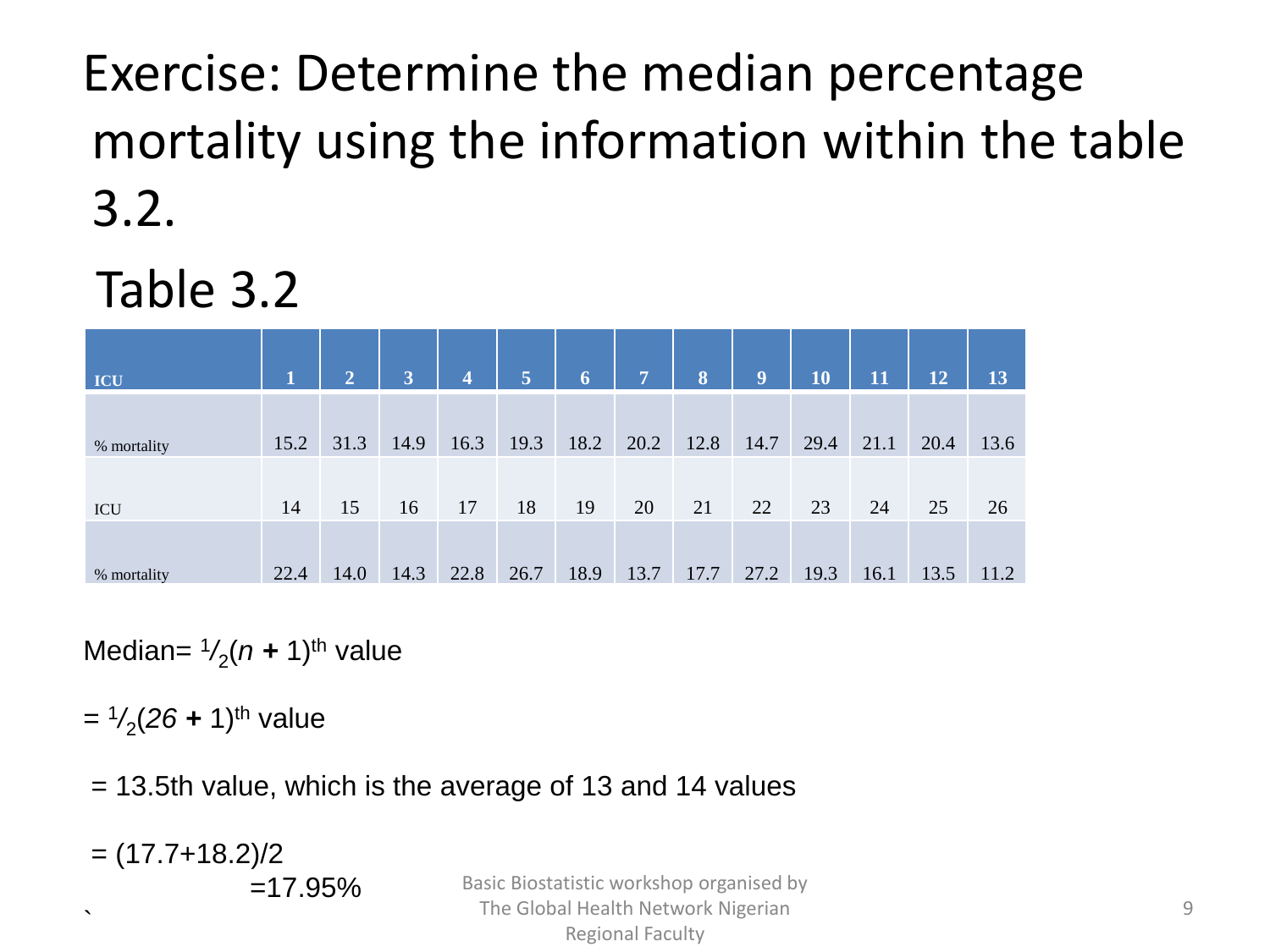# Arithmetric mean

• The *arithmetic mean* is more commonly known as the average. One advantage of the mean over the median is that it uses all of the information in the data set. However, it is affected by skewness in the distribution, and by the presence of outliers in the data. This may, on occasion, produce a mean that is not very representative of the general mass of the data. Moreover, it cannot be used with ordinal data.

> The Global Health Network Nigerian Regional Faculty

Mean is calculated using the formula

 $\Sigma X_i$ 

 $i = 1, 2, ..., n$ Basic Biostatistic workshop organised by

10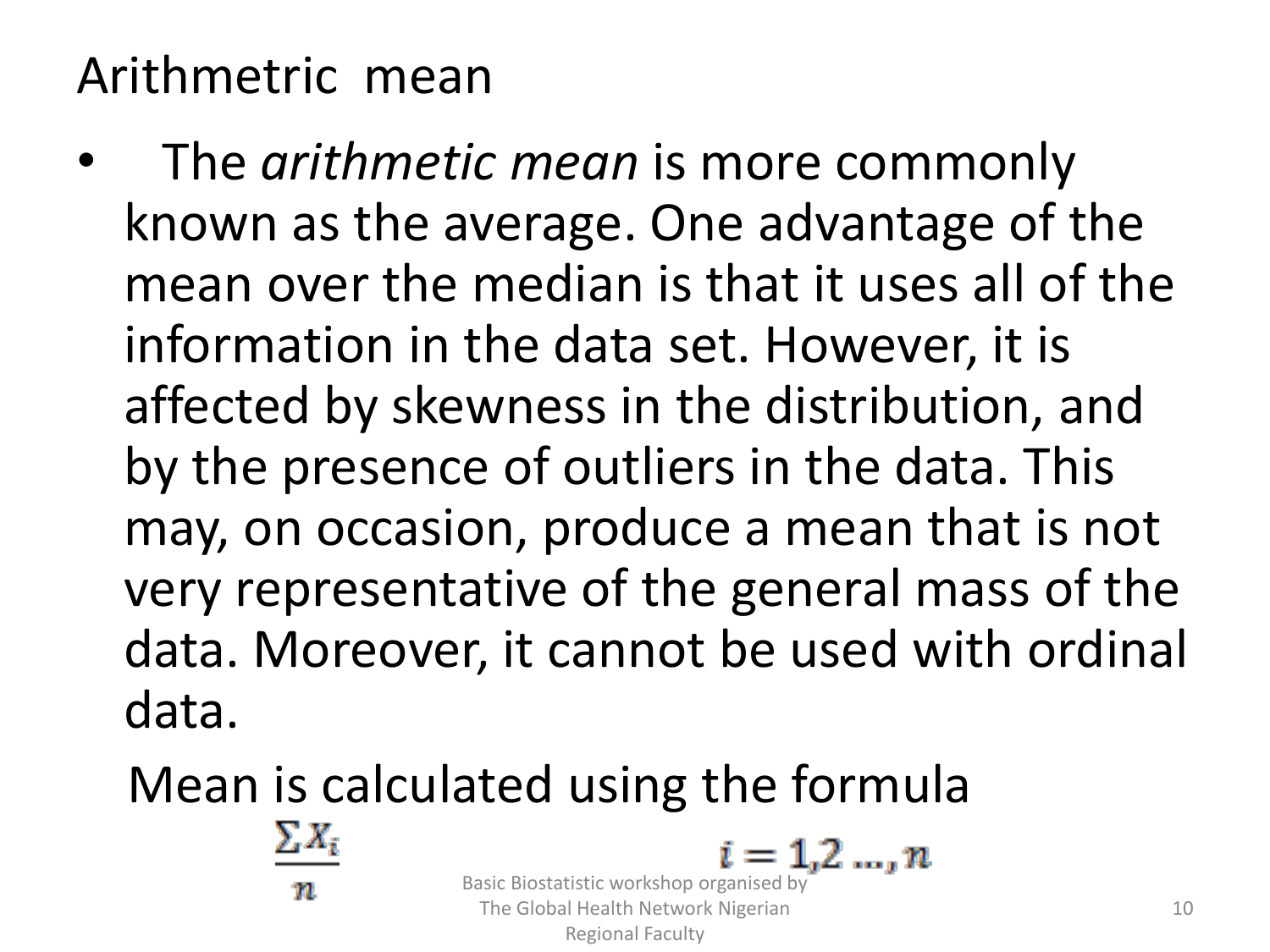# Example

Determine the mean ICU percentage mortality from the data given in table 5.6

Mean=

15.2+31.3+14.9+16.3+19.3+18.2+20.2+12.8+14.7+29.4 +21.1+20.4+13.6+22.4+ 14.0+ 14.3+ 22.8+ 26.7+ 18.9

+ 13.7+ 17.7+ 27.2+ 19.3+16.1+13.5+11.2

 $=485.2/26$ =18.66

Stata commands use "C:\Users\ADIGUM\Desktop\abuja\ICU.dta", clear summ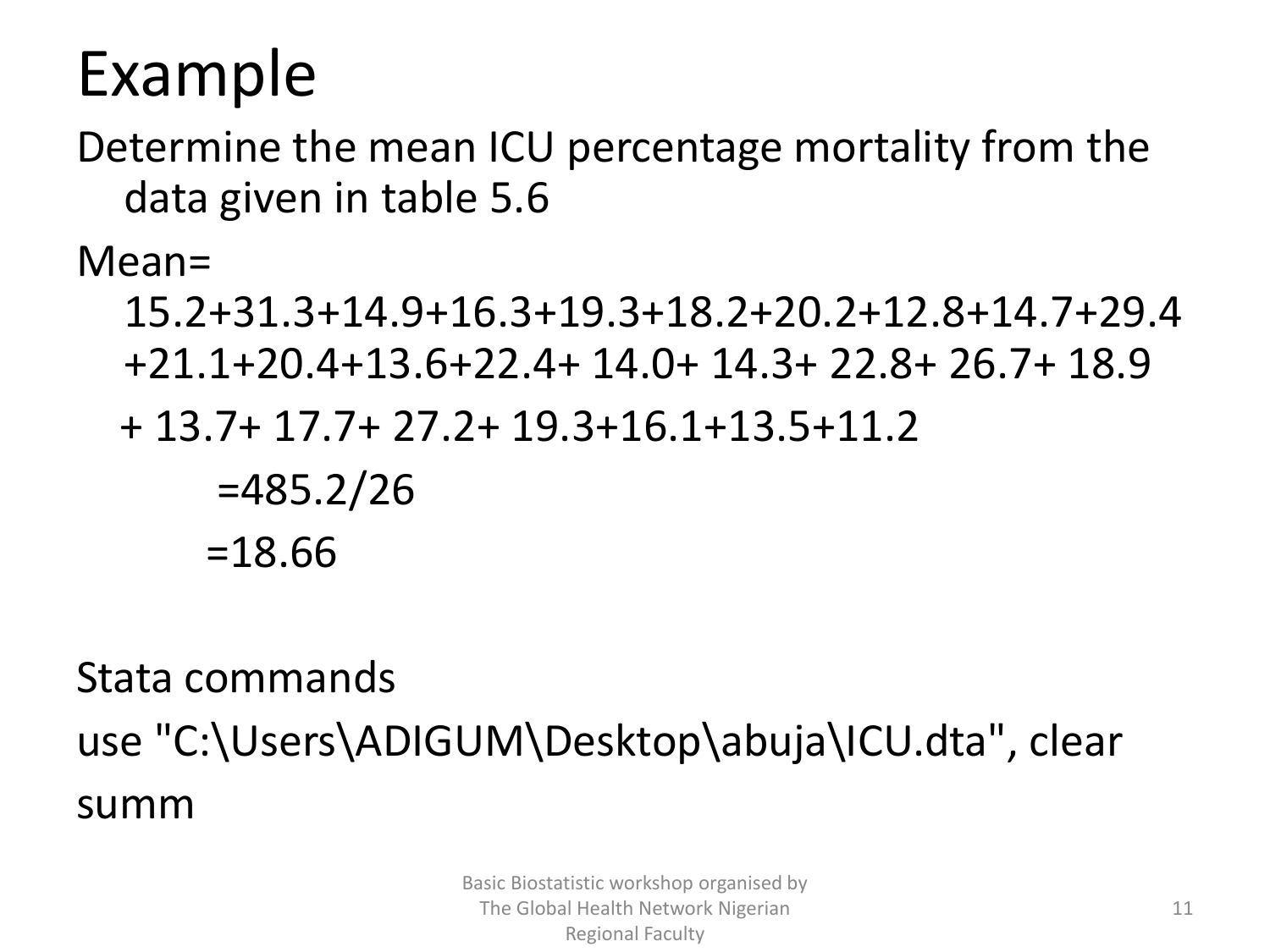#### **Percentiles**

*Percentiles* are the values which divide an ordered set of data into 100 equal-sized groups.

As an illustration, suppose you have birth weights for 1200 infants, which you've put in ascending, order.

If you identify the birthweight that has 1 per cent (i.e. 12) of the birthweight values below it, and 99 per cent (1188) above it, then this value is the *1st percentile*.

Similarly, the birthweight which has 2 per cent of the birthweight values below it, and 98 per cent above it is the 2nd percentile. You could repeat this process until you reached the 99th percentile, which would have 99 per cent (1188) of birthweight values below it and only 1 per cent above.

Notice that this makes the median the *50th percentile*, since it divides the data values into two equal halves, 50 per cent above the median and 50 per cent below.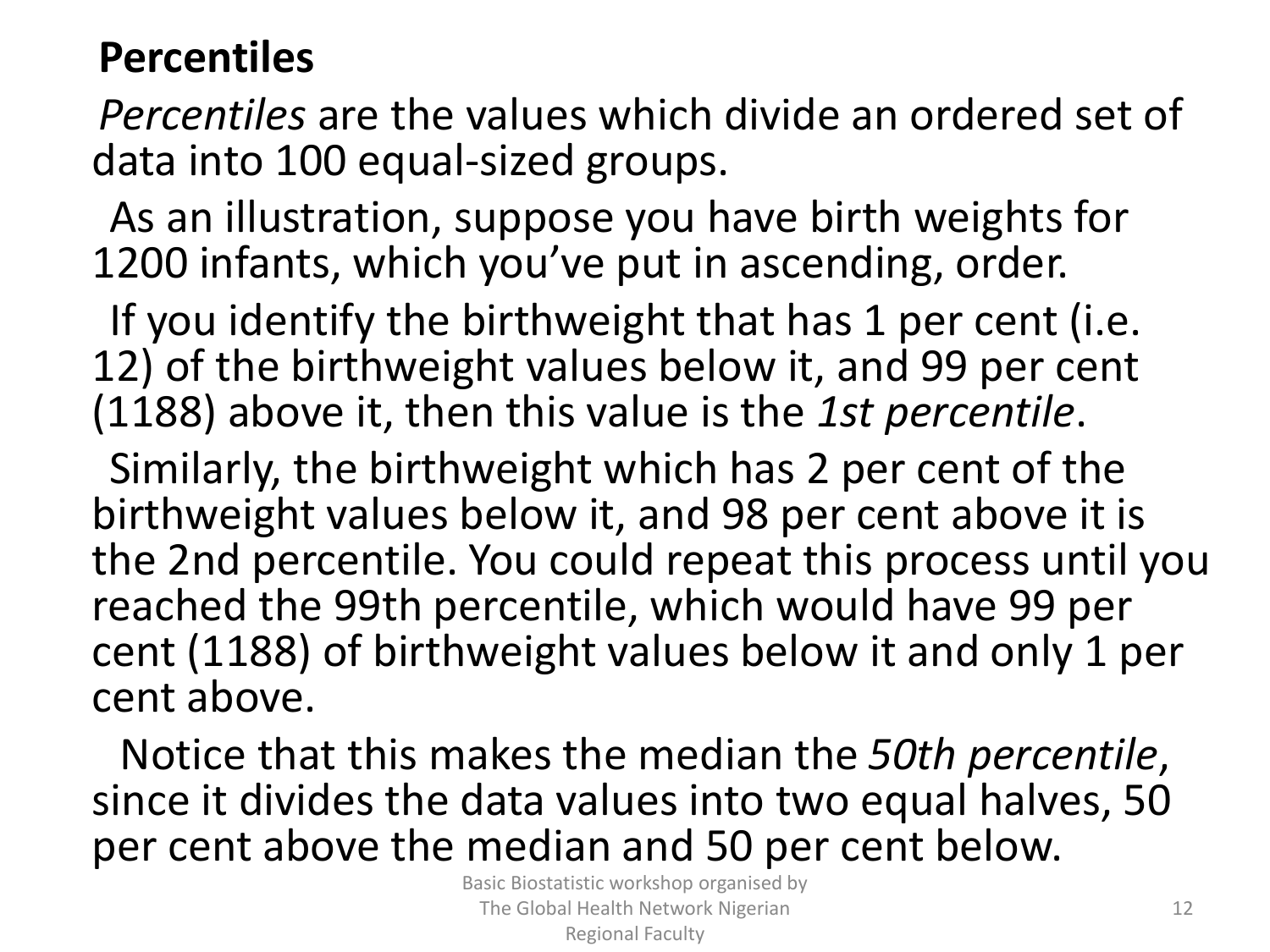# **Calculating percentiles**

The birthweight data of 30 infants but now in ascending order and their position is reproduced below.

| <b>Birthweight</b> |                                                                               |                |    |                |               |   |                |    |    |    |               |    |    |    |    |
|--------------------|-------------------------------------------------------------------------------|----------------|----|----------------|---------------|---|----------------|----|----|----|---------------|----|----|----|----|
|                    | $ 2860 2994 3193 3266 3287 3303 3388 3399 3400 3421 3447 3508 3541 3594 3613$ |                |    |                |               |   |                |    |    |    |               |    |    |    |    |
| position           |                                                                               |                |    |                |               |   |                |    |    |    |               |    |    |    |    |
|                    |                                                                               | $\overline{2}$ | 3  | $\overline{4}$ | $\mathcal{F}$ | 6 | $\overline{7}$ | 8  | 9  | 10 | <sup>11</sup> | 12 | 13 | 14 |    |
|                    |                                                                               |                |    |                |               |   |                |    |    |    |               |    |    |    |    |
| Birthweight        | 3615 3650 3666 3710 3798 3800 3886 3896 4006 4010 4090 4094 4200 4206 4490    |                |    |                |               |   |                |    |    |    |               |    |    |    |    |
| position           |                                                                               |                |    |                |               |   |                |    |    |    |               |    |    |    |    |
|                    | 16                                                                            | 17             | 18 | 19             | 20            |   | 22             | 23 | 24 | 25 | 26            | 27 | 28 | 29 | 30 |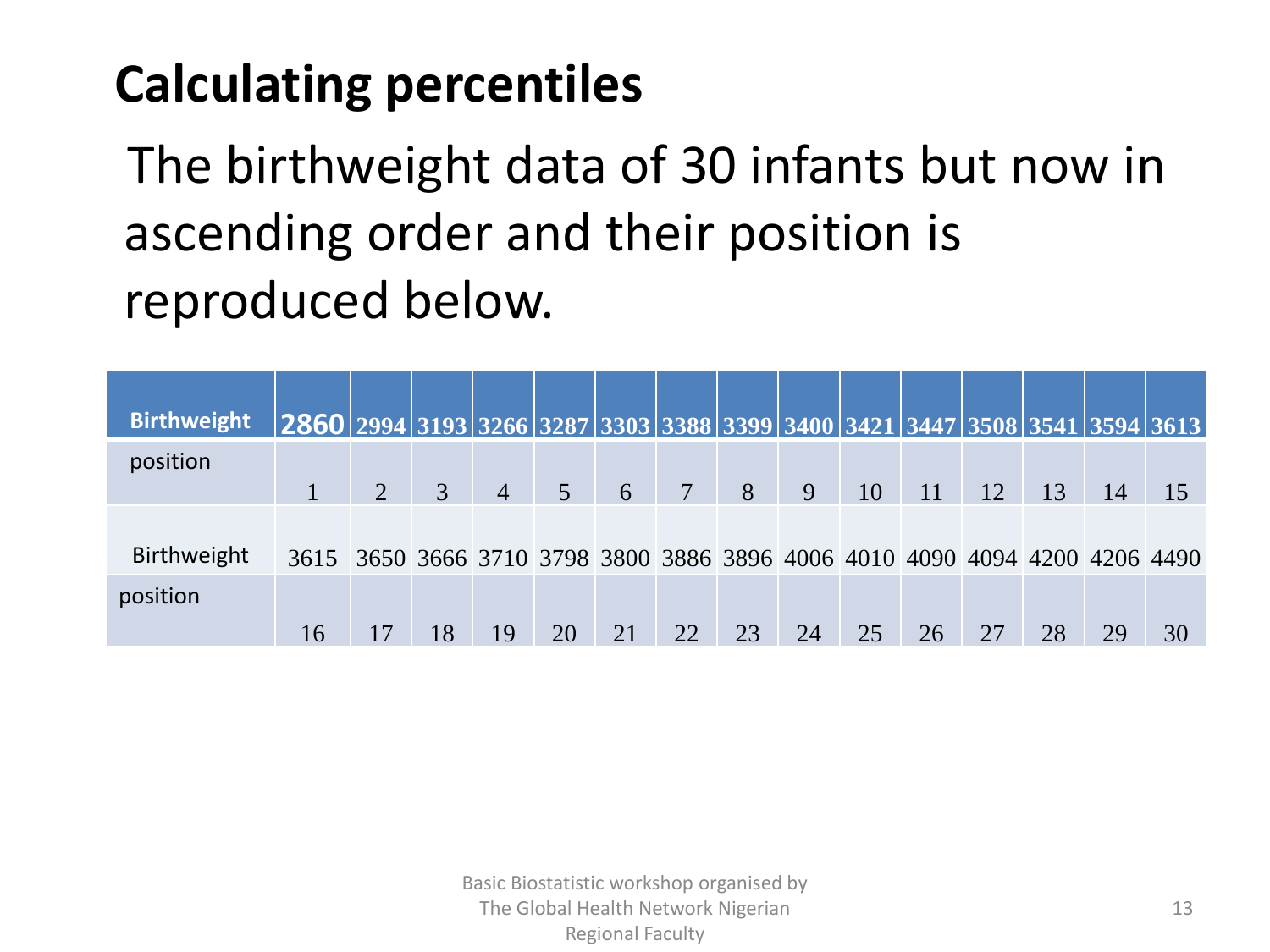The *p*th percentile is the value in the *p*/100(n *+* 1)th position. For instance the 20th percentile is (n+1) th position  $(30+1) = 0.20 \times 31$ th value

 $= 6.2$ th value

The 6th value is 3303 g and the 7th value is 3388g, a difference of 85g,

so the 20th percentile is 3303g plus 0.2 of 85g, which is 3303g *+* 0.2 *×* 85g

- *=* 3303g *+* 17g
- *=* 3320g.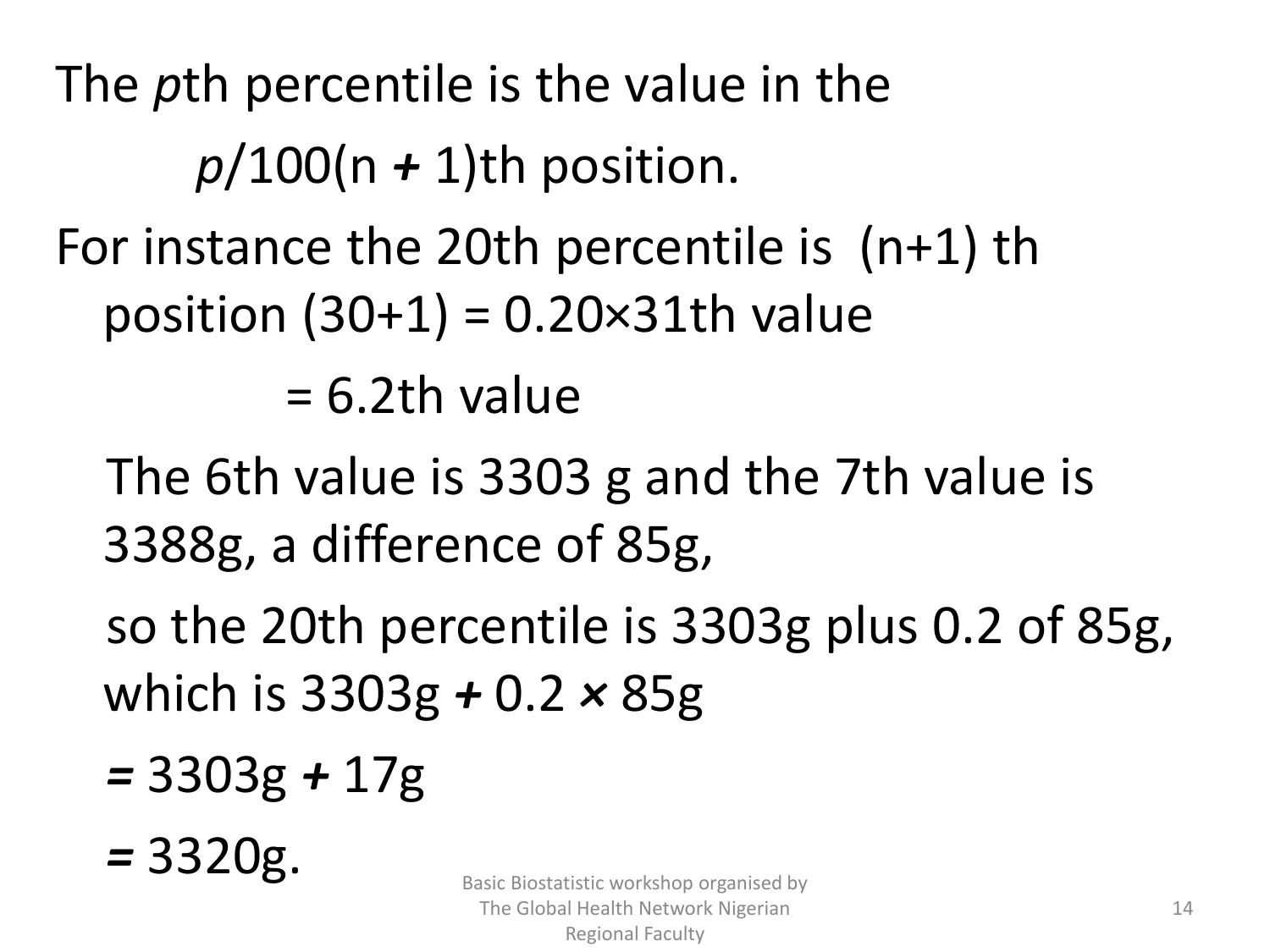#### **Stata commands**

### **use "C:\Users\ADIGUM\Desktop\abuja\infant.dta", clear centile birthweight, centile(20)**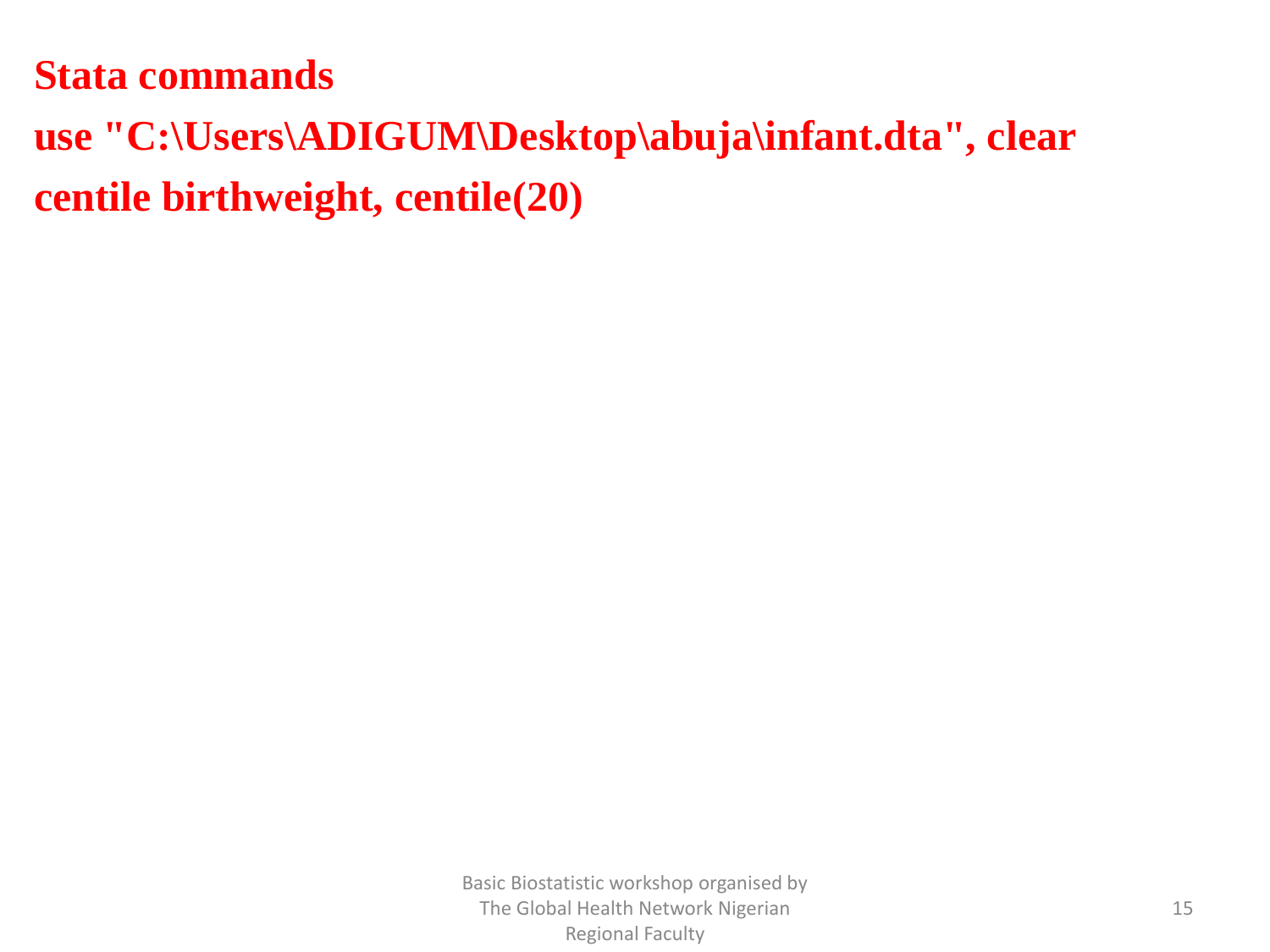### **Guide to choosing appropriate measure of location**

|                         | <b>Summary measure of location</b> |                                              |                |  |  |  |  |  |
|-------------------------|------------------------------------|----------------------------------------------|----------------|--|--|--|--|--|
| <b>Type of variable</b> | <b>Mode</b>                        | <b>Median</b>                                | <b>Mean</b>    |  |  |  |  |  |
| Nominal                 | Yes                                | n <sub>o</sub>                               | no             |  |  |  |  |  |
| Ordinal                 | Yes                                | yes                                          | n <sub>o</sub> |  |  |  |  |  |
| Metric discrete         | Yes                                | Yes if distribution<br>is markedly<br>skewed | yes            |  |  |  |  |  |
| Metric continuous       | N <sub>0</sub>                     | Yes if distribution<br>is markedly<br>skewed | yes            |  |  |  |  |  |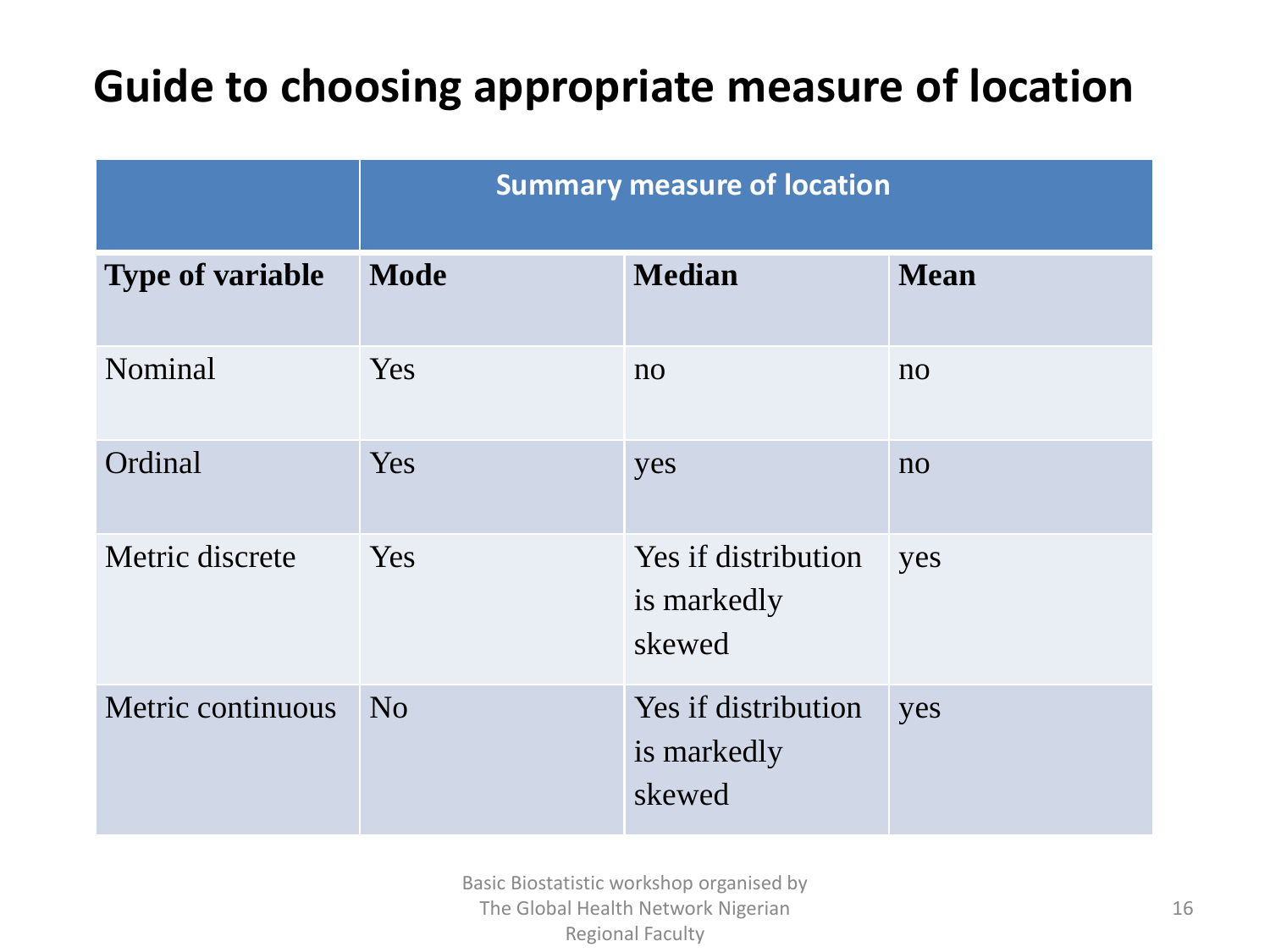### **Summary measure of spread**

As important as a summary measure of location, a summary measure of spread or dispersion can also be very useful.

There are three main measures in common use. These are range, inter-quartile range, and Standard deviation.

# **The range**

The *range* is the distance from the smallest value to the largest. The range is not affected by skewness, but is sensitive to the addition or removal of an outlier value.

### **Example**; The birthweight data values ranges between 2860 and 4490.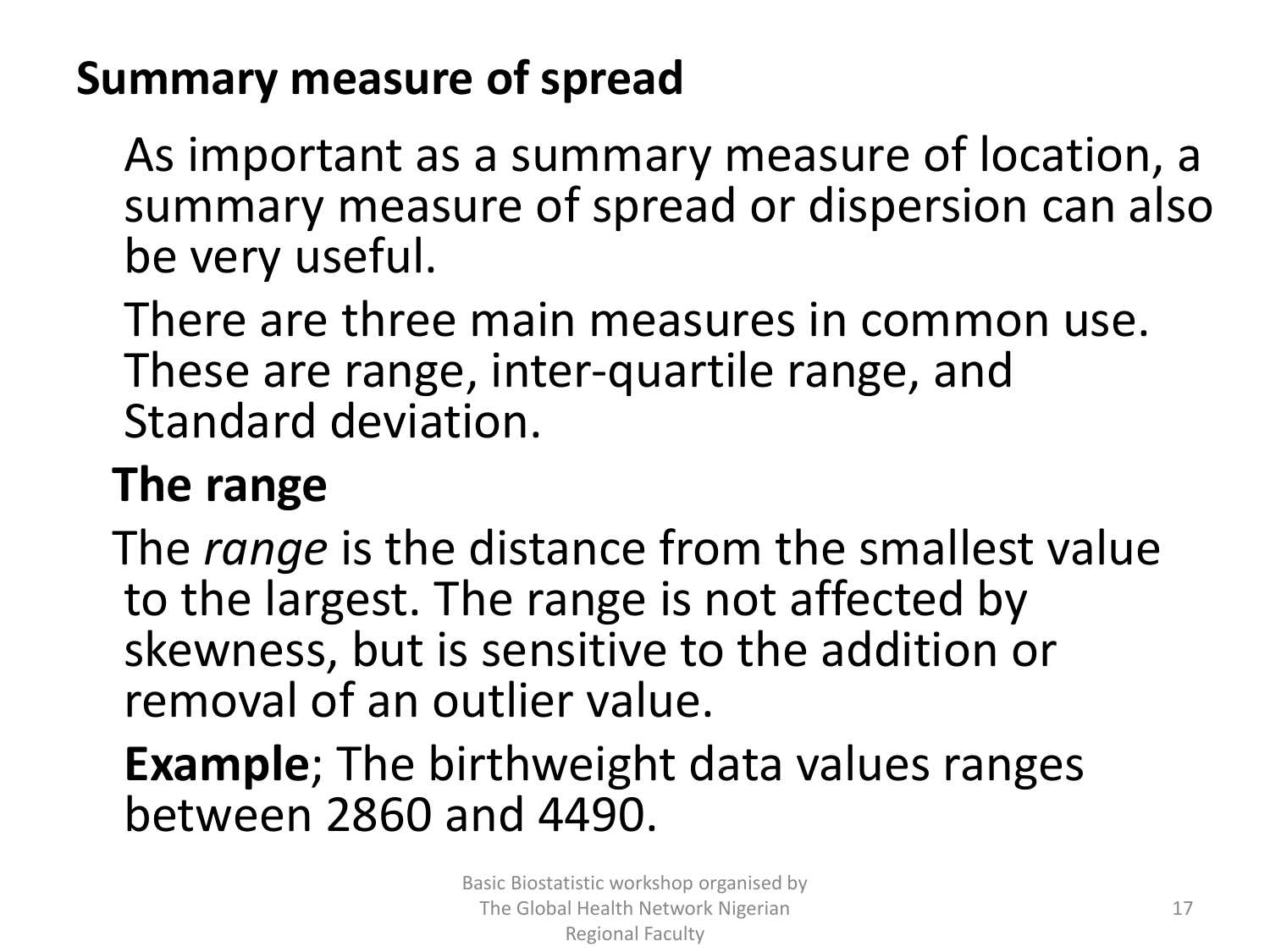#### **The Inter-quartile range**

The **inter-quartile range** [is a measure of where the "](http://www.statisticshowto.com/middle-fifty/)middle fifty" is in a data set.

Where a range is a measure of where the beginning and end are in a set, an inter-quartile range is a measure of where the bulk of the values lie.

The inter-quartile range formula is the first quartile subtracted from the third quartile.

That is IQR= Q3-Q1

Q3 is the value which has 75percent of the data below it Q1 is the value which has 25percent of the data below it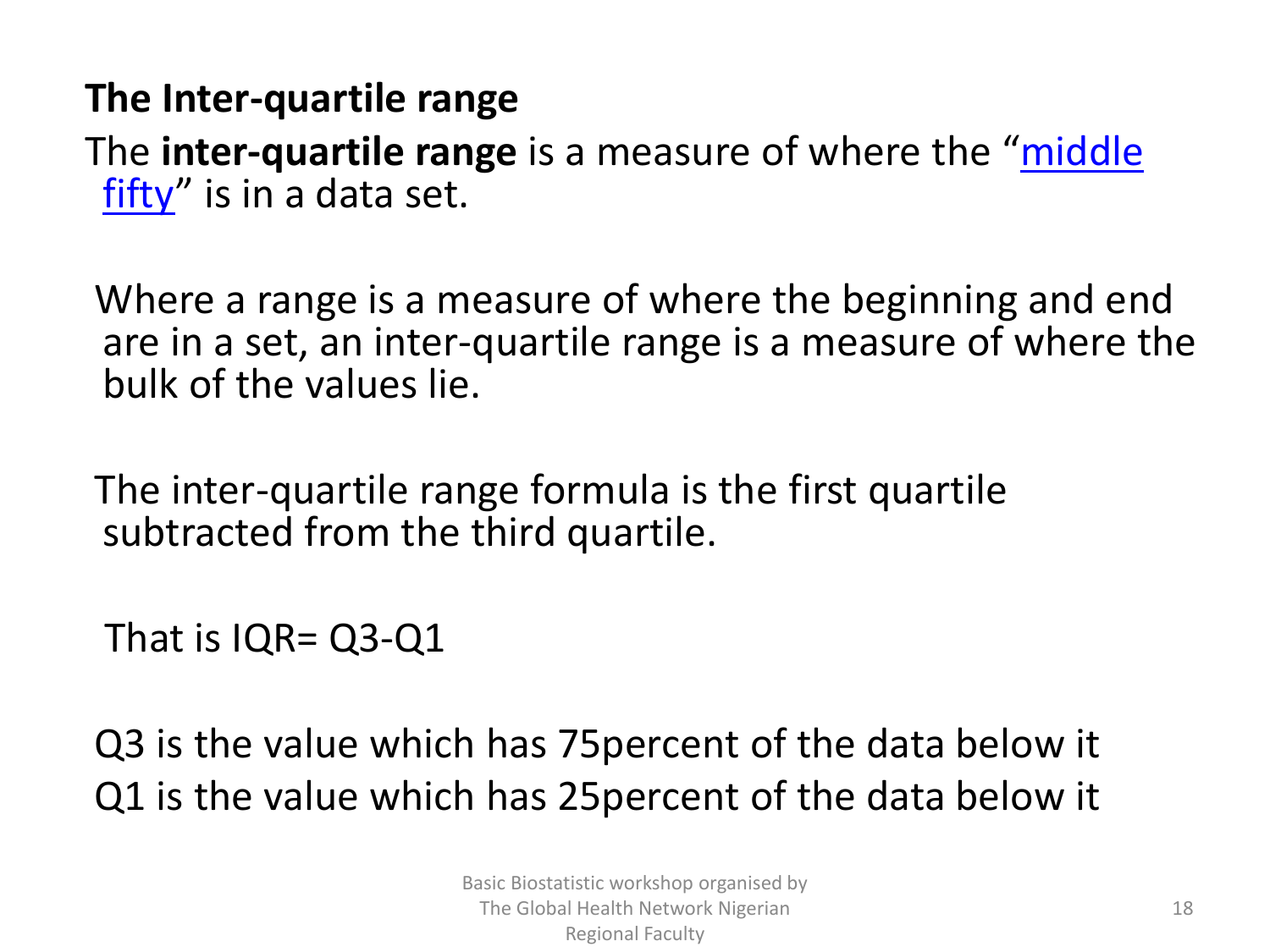Example: Find the 25th and 75th percentile value of the infant birthweight data 25th percentile =  $25/100 \times (n+1)$ th value.

n=30

- $= 25/100 \times (30+1)$ th
- $= 7.75$ th value

the 7th value is 3388 and the 8th value is 3399 Difference between 7th and 8th value is 11.  $0.75 \times 11 = 8.25$ so 7.75th value=3388+8.25=3396.25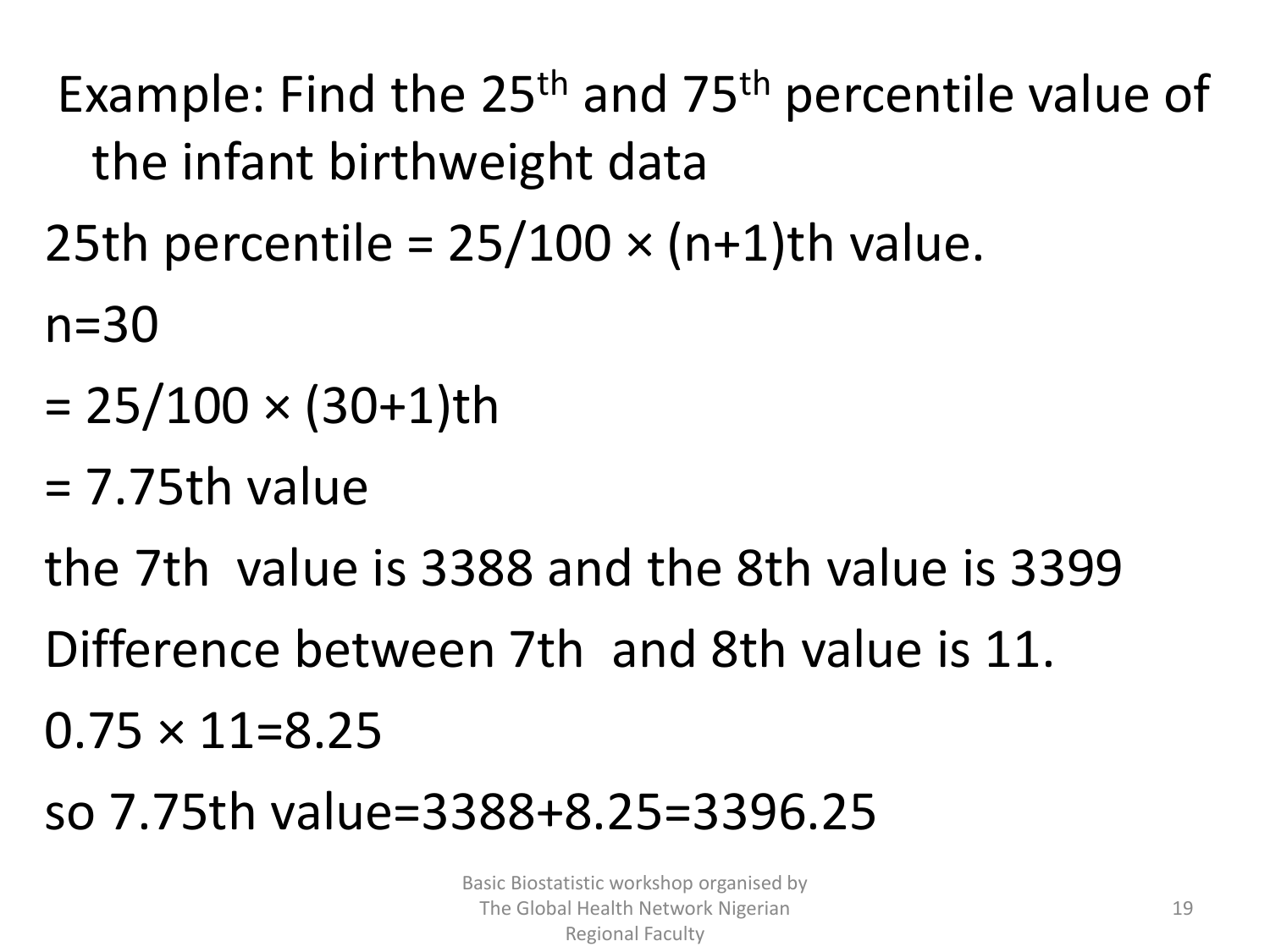Also, the 75th percentile is calculated likewise 75/100 × (30+1)th value

 $=0.75 \times 31$ 

 $=$  23.25<sup>th</sup> value

the 23rd value is 3896 and the 24th value is 4006

The difference between 23rd and the 24th value = 110 0.25\*110=27.5

so 23.25th value=3896+27.5=3923.5

The inter-quartile range is then written as (Q1 to Q3).

With the birthweight data: Q1 *=* 3396.25 g, and Q3 *=* 3923.50 g. Therefore: inter-quartile range *=* (3396.25 to 3923.50) g.

This result informed that the middle 50 per cent of infants (by weight) weighed between 3396.25 g and 3923.50 g.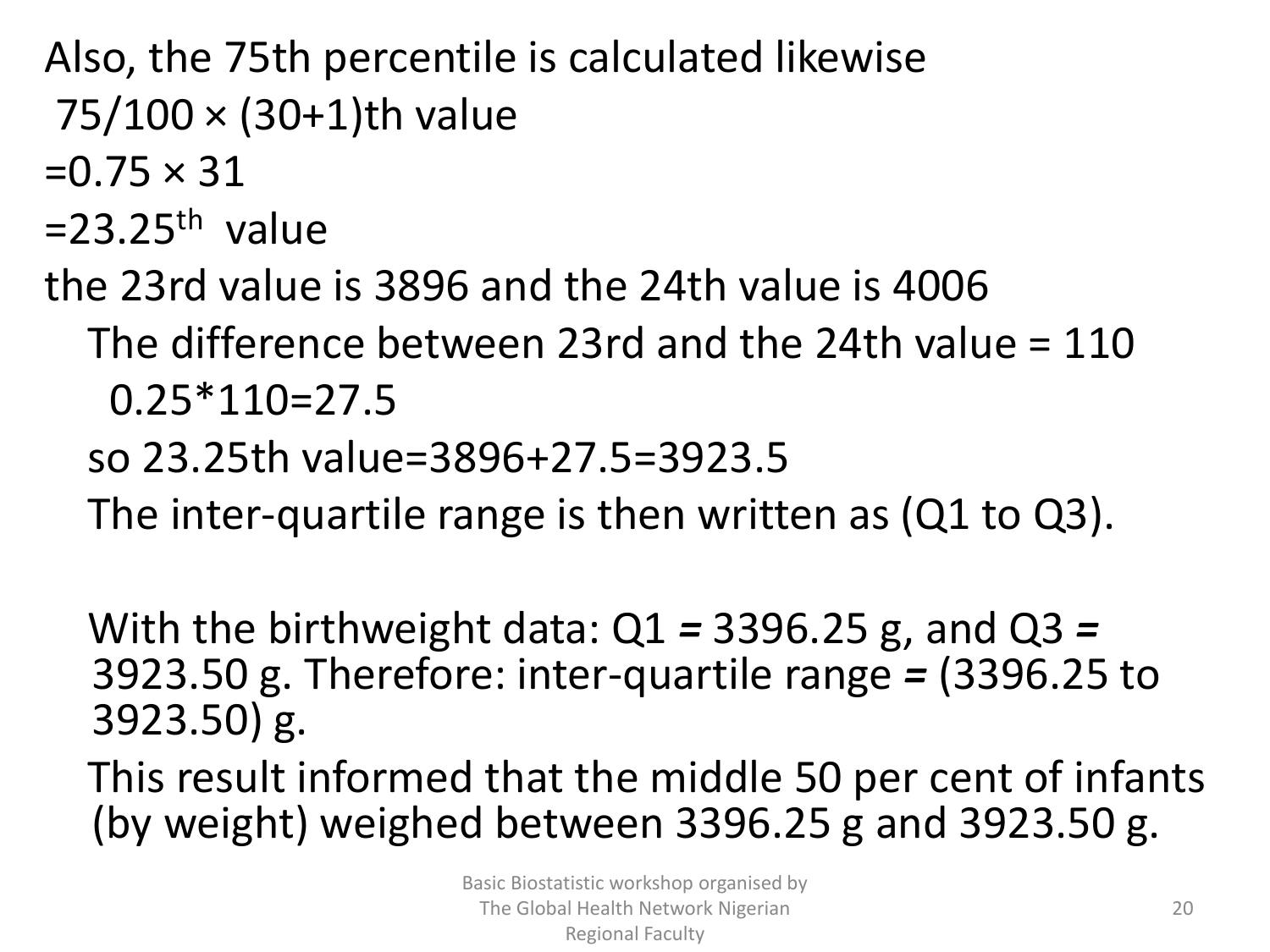# **Box-plot**

Boxplots provide a graphical summary of the three quartile values, the minimum and maximum values, and any outliers. They are usually plotted with value on the vertical axis. Like the pie chart, the boxplot can only represent one variable at a time, but a number of boxplots can be set alongside each other.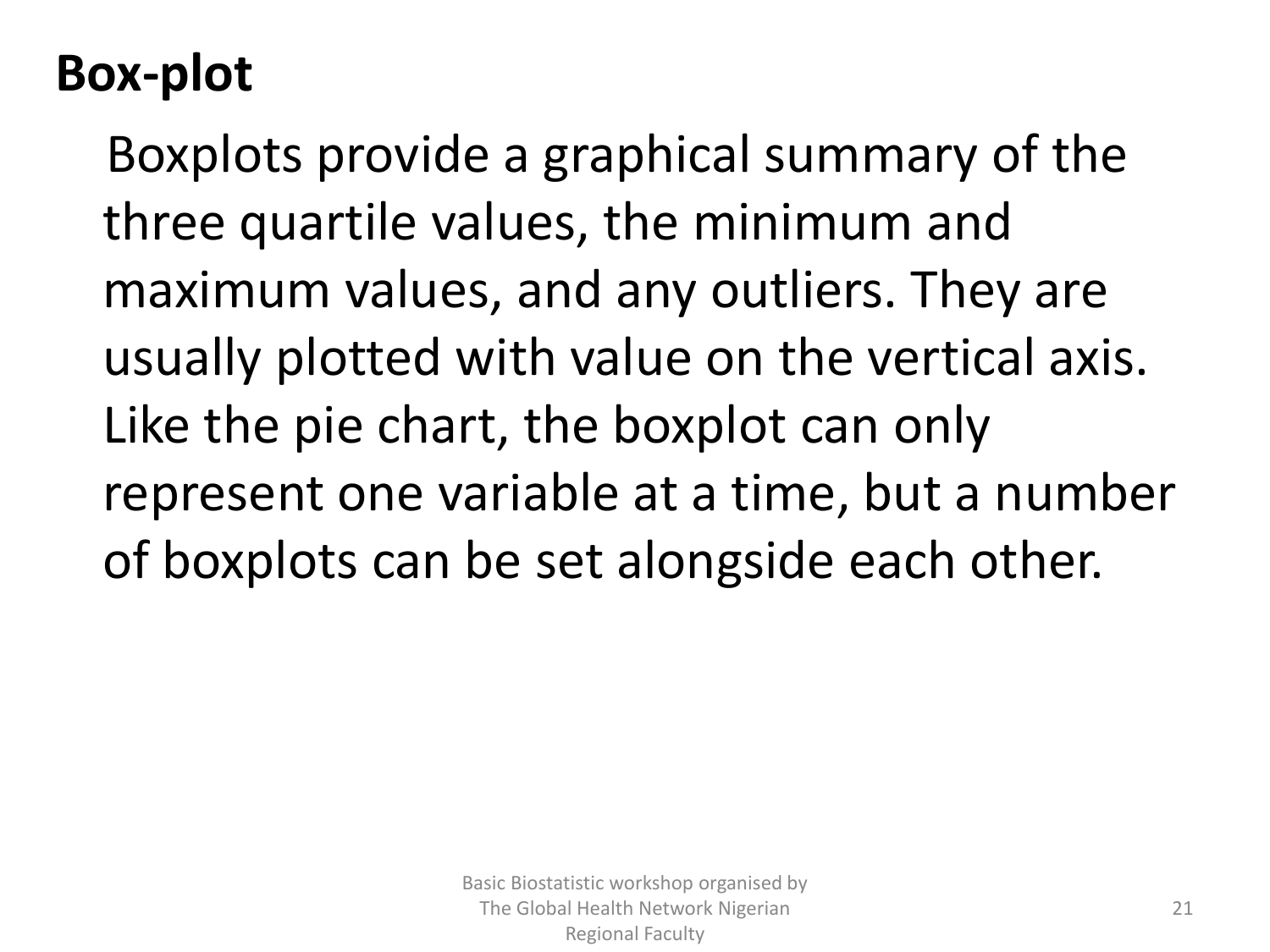# Example: Boxplot for weight of infants boys and girls.

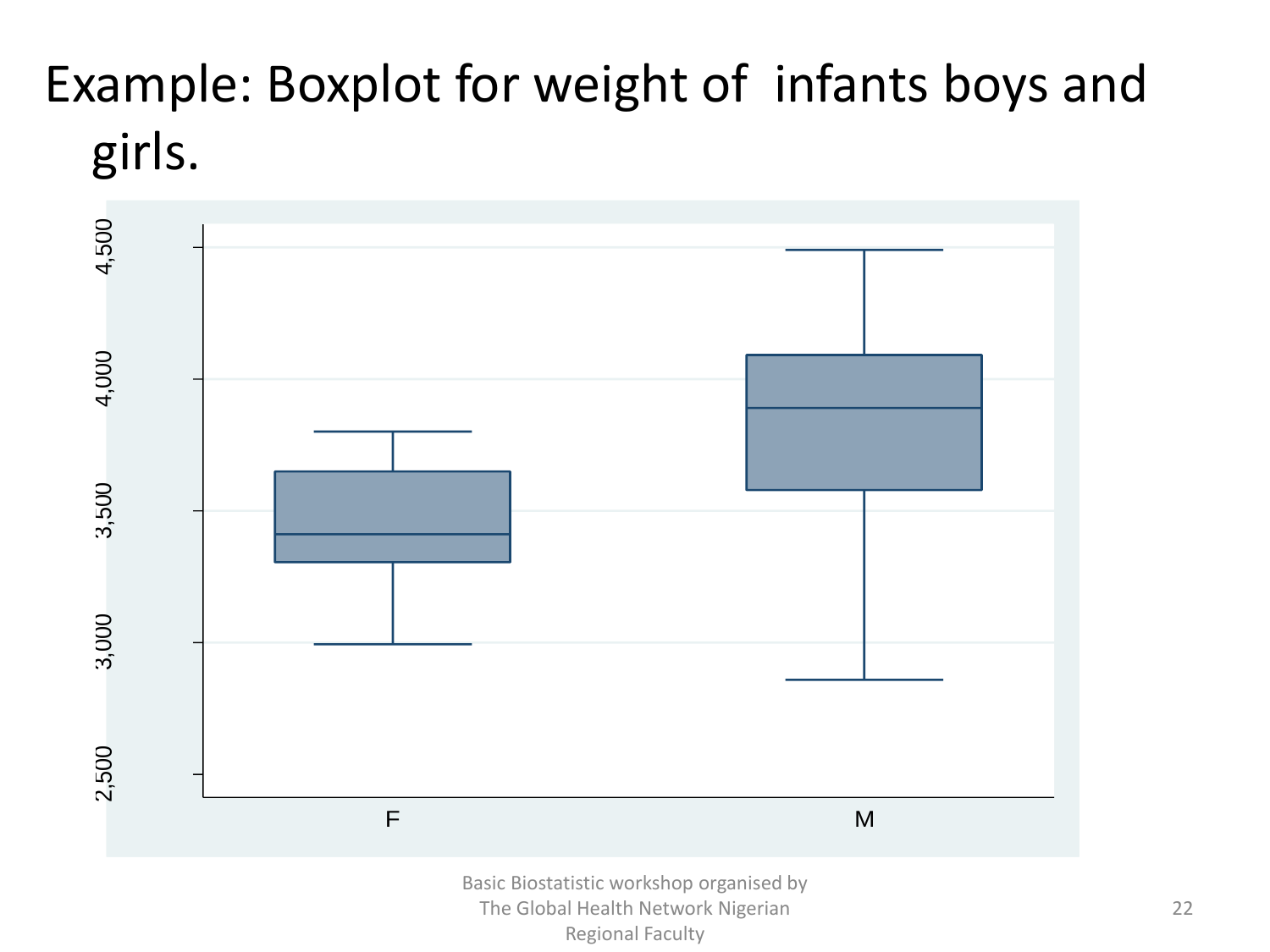Note:

The bottom end of the lower 'whisker' (the line sticking out of the bottom of the box), corresponds to the minimum value

The bottom of the box is the 1st quartile value, Q1 The line across the inside of the box is the median, Q2.

The more asymmetric (skewed) the distributional shape, the further away from the middle of the box will be the median line, closer to the top of the box is indicative of negative skew, closer to the bottom of the box – positive skew.

The top of the box is the third quartile Q3.

The top end of the upper whisker is the maximum*.*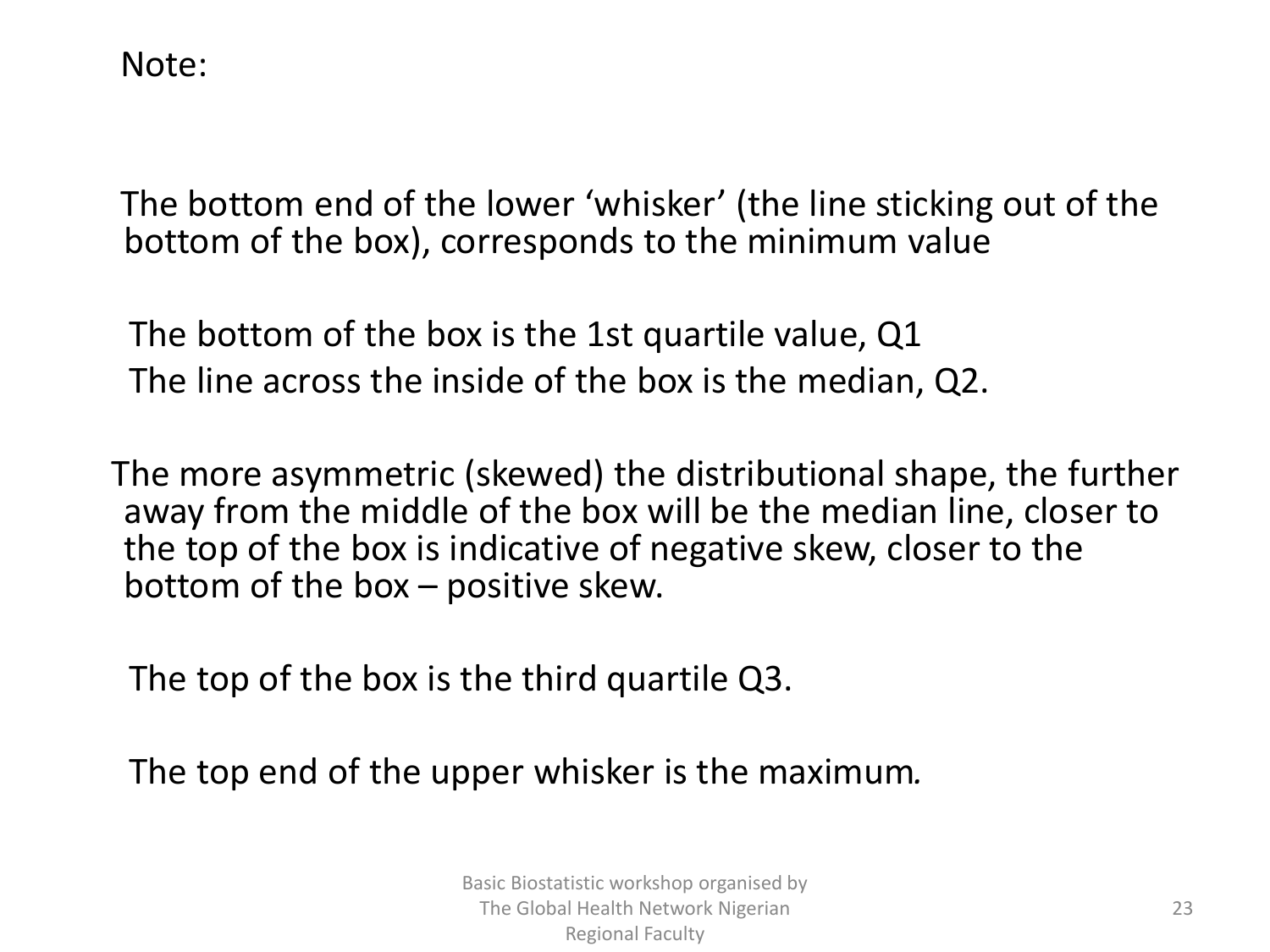#### **Stata commands**

**use "C:\Users\ADIGUM\Desktop\abuja\infant.dta", clear graph box birthweight graph box birthweight, over(gender)**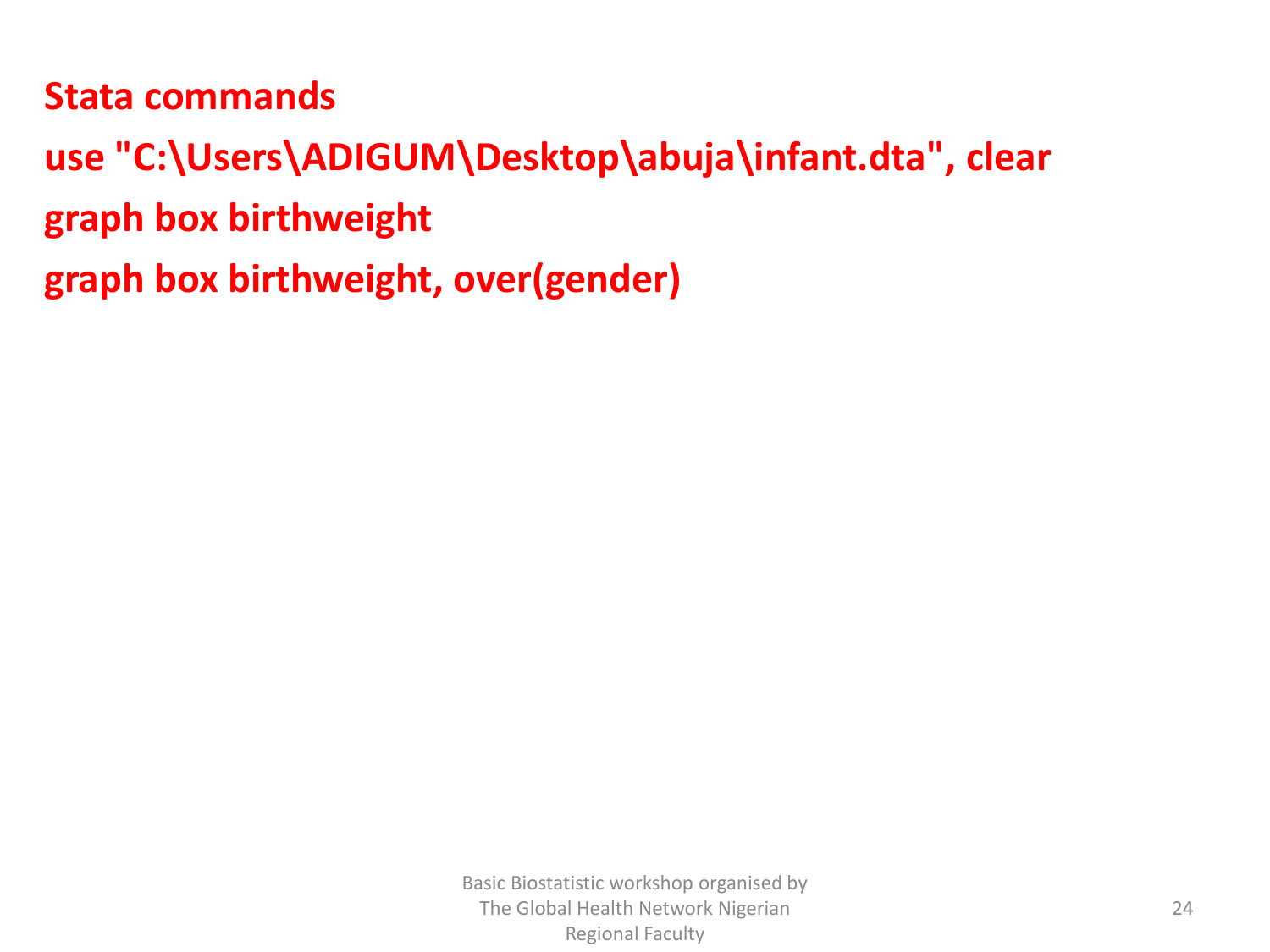# **Standard deviation**

An approach which summarized the spread by measuring the mean (average) distance of all the data values from the *overall* mean of all of the values is known as standard deviation. The smaller this mean distance is, the narrower the spread of values must be, and vice versa. One advantage of the standard deviation is that, unlike the interquartile range, it uses all of the information in the data.

It is calculated using the formula  $s =$ 

$$
\sqrt{\frac{1}{n-1}\sum_{i=1}^n(x_i-\bar{x})^2}
$$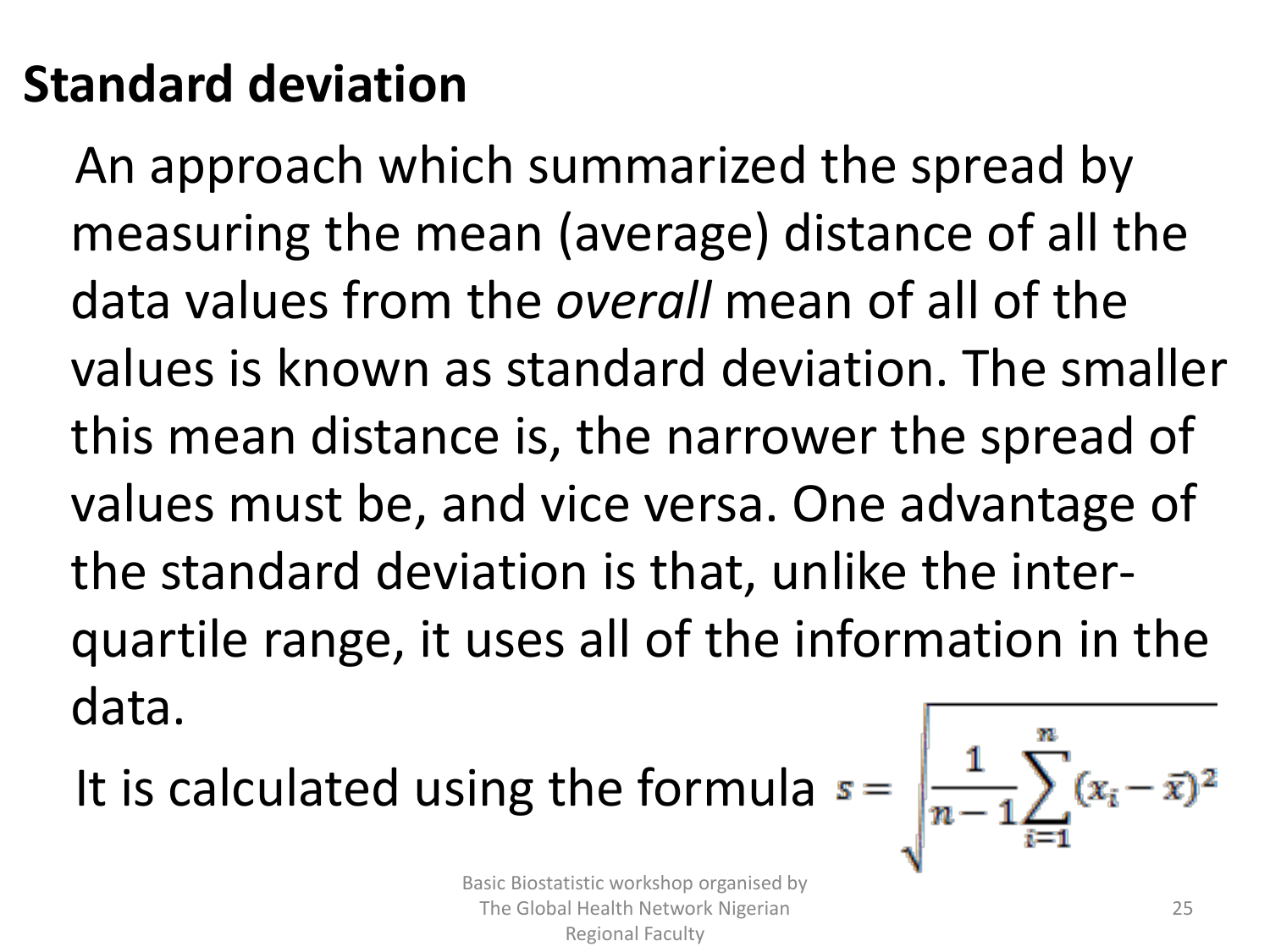### Exercise:

Calculate the standard deviation for birthweight and breast cancer data

## **Stata commands**

**use "C:\Users\ADIGUM\Desktop\abuja\infant.dta", clear summ btw**

**use "C:\Users\ADIGUM\Desktop\abuja\breast\_cancer.dta", clear summ parity**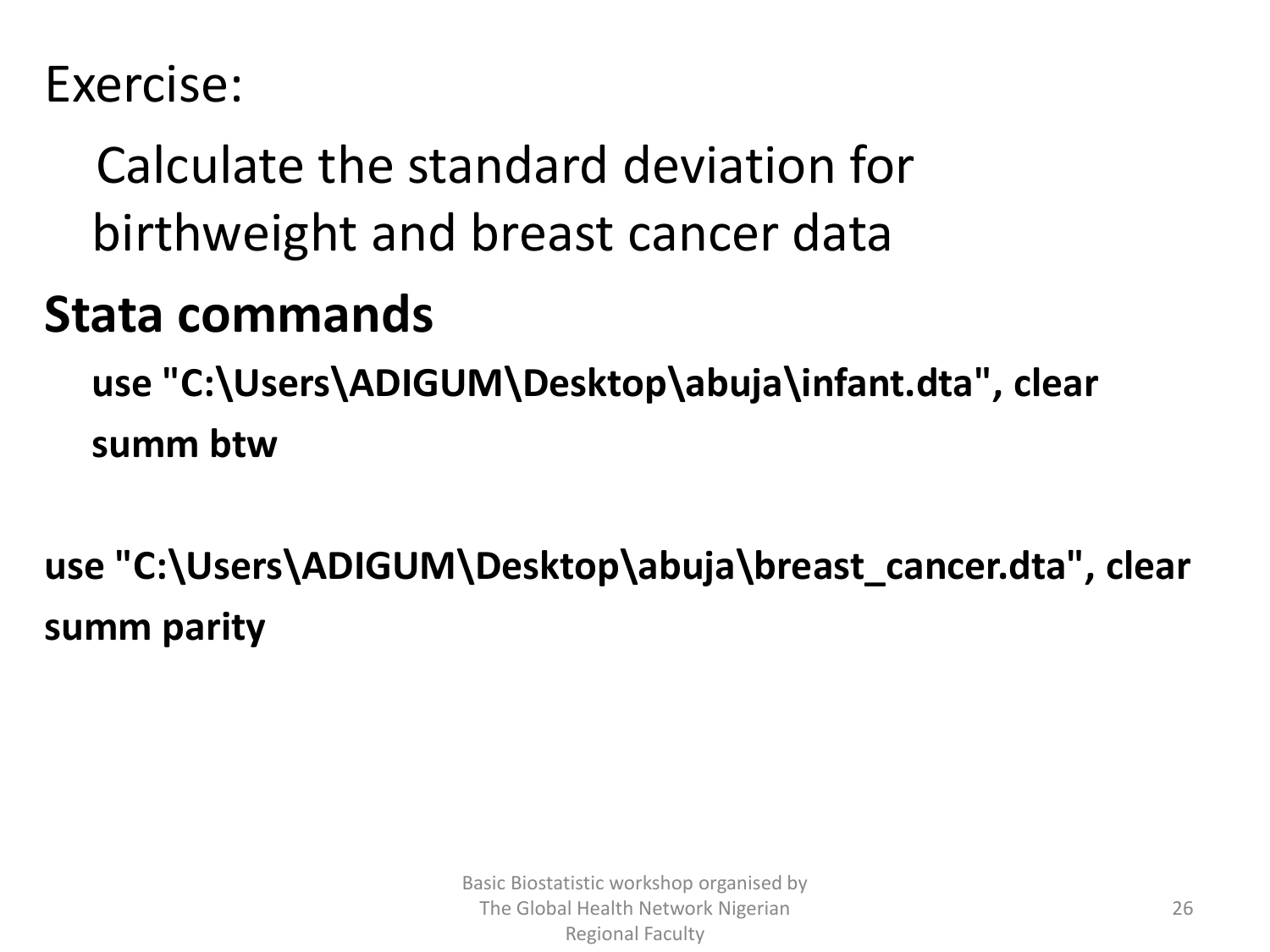## To sum up summary measures of spread

With ordinal data use either the range or the interquartile range. The standard deviation is not appropriate because of the non-numeric nature of ordinal data.

With metric data use either the standard deviation, which uses all of the information in the data, or the interquartile range.

The latter if the distribution is skewed, and/or you have already selected the median as your preferred measure of location.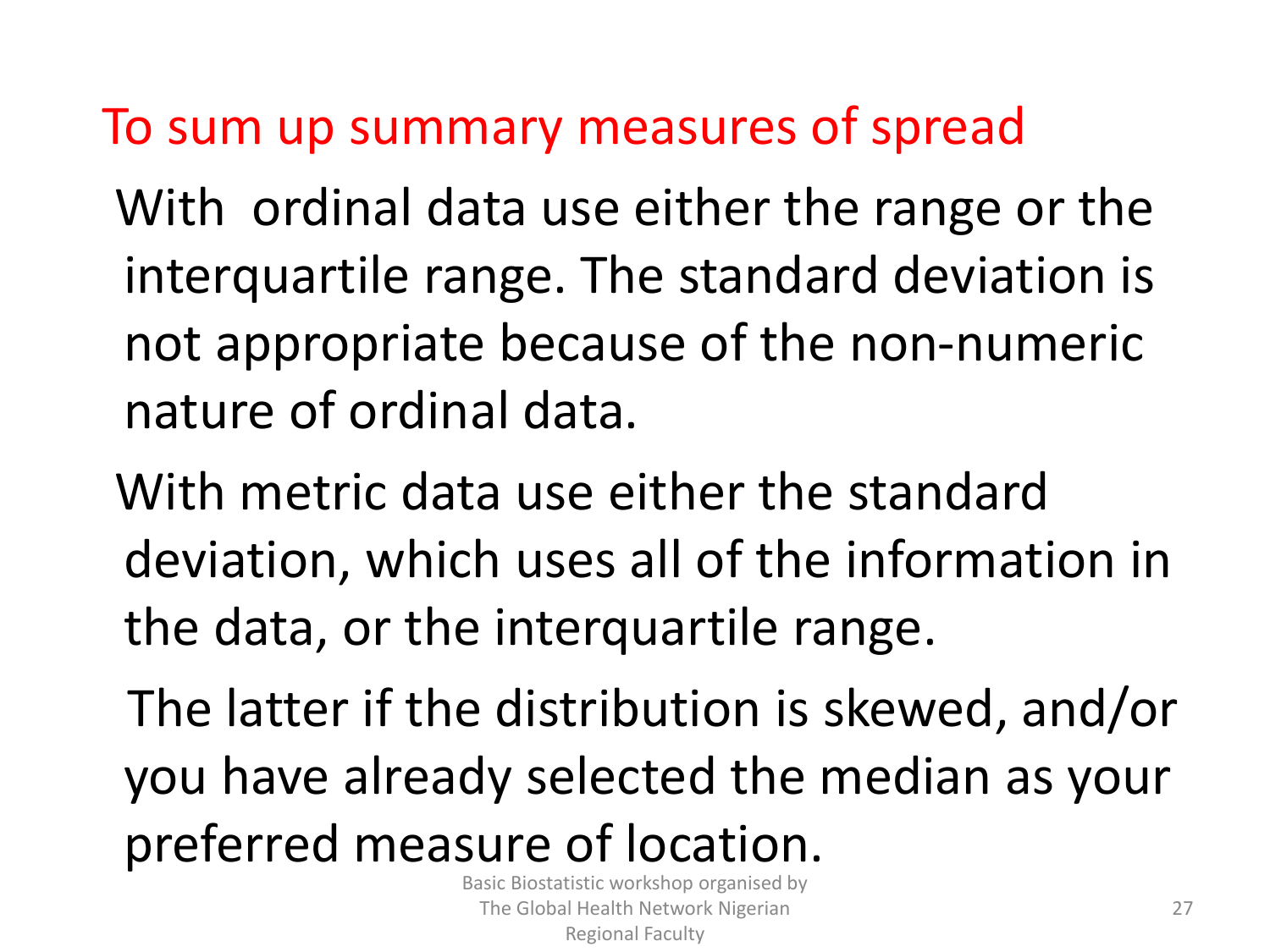# Guide to choose appropriate measure of spread

|                            | <b>Summary measure of spread</b> |                         |                              |  |  |  |  |  |
|----------------------------|----------------------------------|-------------------------|------------------------------|--|--|--|--|--|
| <b>Type of</b><br>variable | Range                            | Inter-quartile<br>range | <b>Standard</b><br>deviation |  |  |  |  |  |
| Nominal                    | n <sub>O</sub>                   | $\overline{no}$         | $\overline{no}$              |  |  |  |  |  |
| Ordinal                    | yes                              | yes                     | $\overline{no}$              |  |  |  |  |  |
| Metric                     | yes                              | yes, if skewed          | yes                          |  |  |  |  |  |